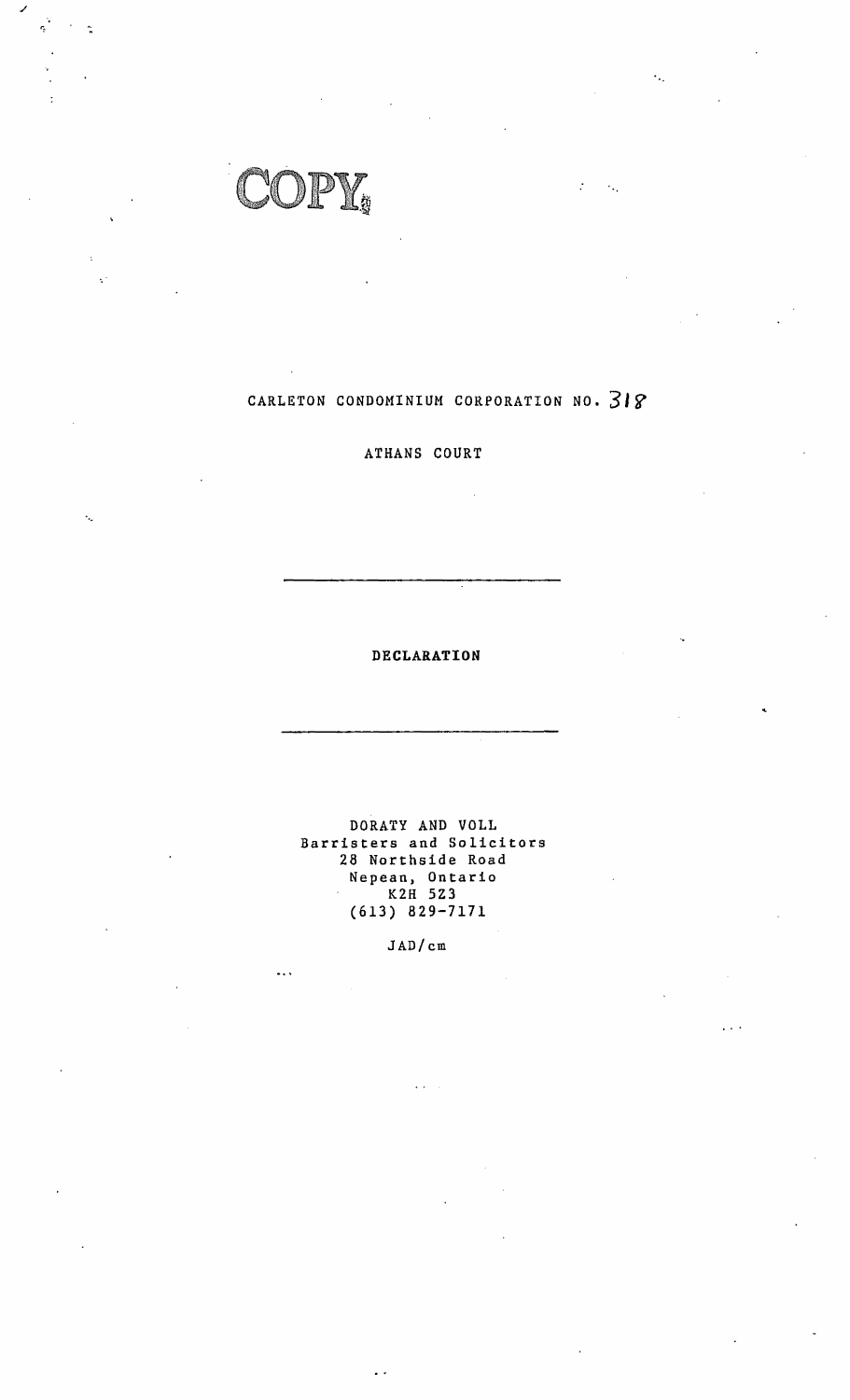# DECLARATION

 $\frac{1}{3}$  .

 $\mathcal{L}$ 

k,

This Declaration (hereinafter called the "Declaration") is made and executed pursuant to the provisions of The Condominium Act, R.S.O. 1980, c. 84 as amended, and the regulations made thereunder (all of which are hereinafter referred to as the "Act") by:

# **ATHANS COURT DEVELOPMENTS INC.**

(hereinafter called the "Declarant")

WHEREAS the Declarant is the owner in fee simple of lands and premises situate in the City of Gloucester, in the Regional Municipality of Ottawa-Carleton and being more particularly described in Schedule "A" hereto attached and in the description submitted herewith by the Declarant for registration in accordance with the Act,

AND WHEREAS the Declarant has constructed buildings upon the said lands containing seventy-eight (78) residential dwelling units,

AND WHEREAS the Declarant intends that the said lands together with the said buildings constructed thereon shall be governed by the Act.

NOW · THEREFORE THE DECLARANT DECLARES AS FOLLOWS: 1,1 Definitions. All words used herein which are defined in the Act shall have ascribed to them the

meanings set out in the Act, as amended from time to time,

1.2 Statement of **Intention.** The Declarant intends that the lands and premises described in Schedule "A" be governed by the Act, and any amendments therto,

1,3 **Consent of Encumbrancers.**  person having a registered mortgage appurtenant to the land described in Schedule "B" hereto attached, The consent of every against the land or interest Schedule "A" is contained in

1,4 Boundaries of Units and Monuments. The monuments controlling the extent of the units are the physical surfaces mentioned in the boundaries of units in Schedule "C" attached hereto. Notwithstanding the boundaries of the Units, no Unit includes structural walls, wires, pipes, cables, conduits, ducts, flues, breaker boxes used for power or public utility lines within a unit which serve other units as well as that of the Owner.

1.5 **Common Interest ·and Common Expenses.** Each owner shall have an undivided interest in the common elements as a tenant in common with all other owners and shall· contribute to the common expenses in the proportions set forth opposite each unit· number in Schedule "D" attached hereto, The total of the proportions of the common interests shall be one hundred percent (100%).

1.6 **Address for Service and Mailing Address of the Corporation.**  The Corporation's address for service and mailing shall be 5K Caesar Avenue, Nepean, Ontario, K2G OAS or such other address as the Corporation may by resolution of the board determine.

#### ARTICLE II

# COMMON EXPENSES

2 .1 Specification of **Common** Expenses. Common expenses means the expenses of the performance of the objects and duties of the Corporation and, without limiting the generality of the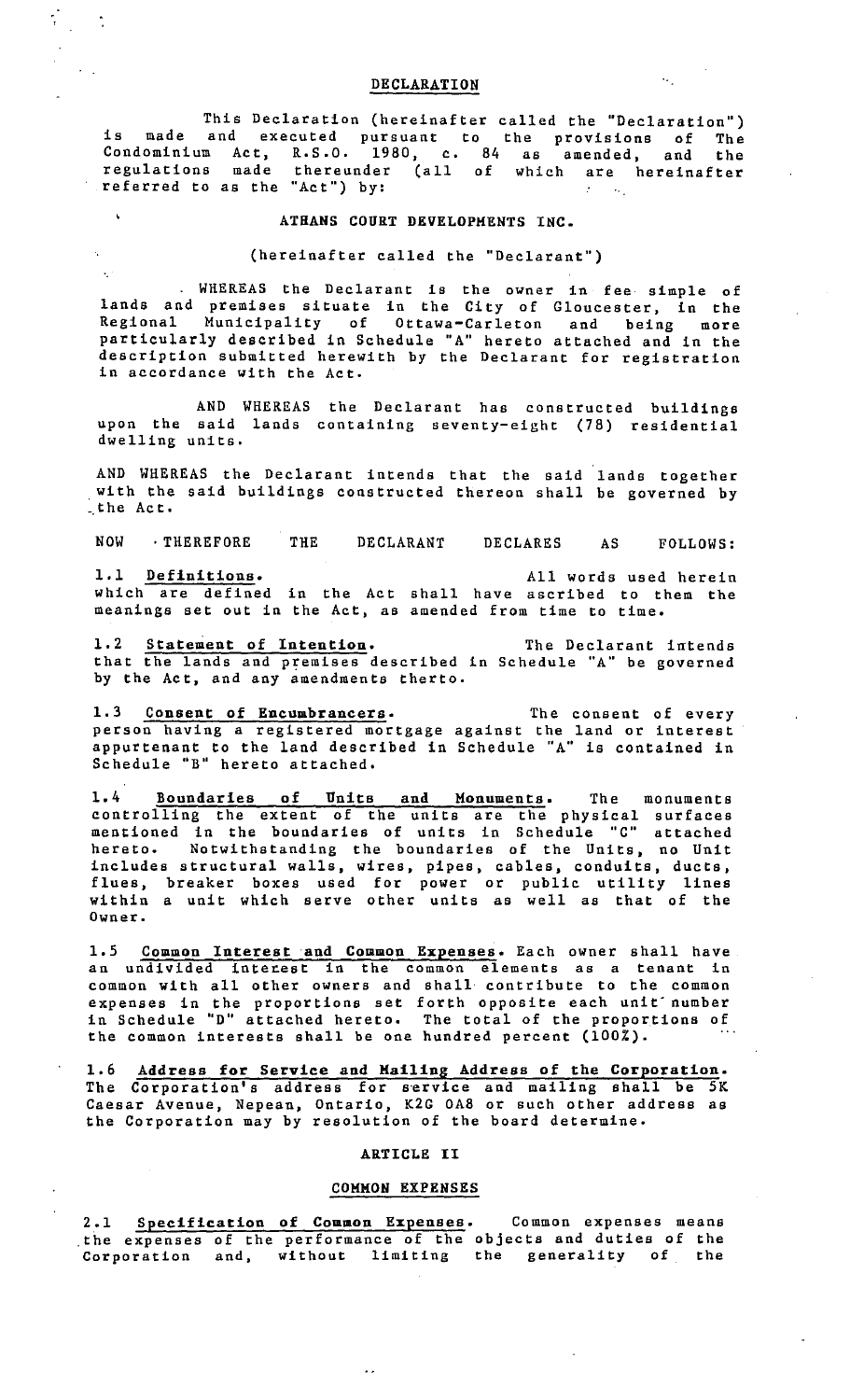**foregoing, shall include those expenses set out in Scheduie "E"**  attached hereto.

2.2 Payment of Common Expenses. Each owner, including the Declarant, shall pay to the Corporation his proportionate share of the common expenses, as may be provided for by the by-laws of the Corporation, and the assessment and<sup>\*</sup> collection of contributions toward the common expenses may be regulated by the board pursuant to the by-laws of the Corporation.

# ARTICLE III

# UNITS

 $\frac{1}{2}$ .

3.1 Meaning of "Unit". Wherever in any agreement respecting a unit, or in this Declaration, the by-laws, the common element rules or any mortgage or conveyance of a unit, the term "unit" is used, it shall include for all purposes the interest in the common elements appurtenant to such unit unless a contrary intention is specifically stated.

3.2 Occupation and Use. of the units shall be in accordance with the following The occupation and use restrictions and stipulations:

- (a) Each dwelling unit shall be occupied and used only as a private single family residence and for no other purpose; provided, however, that the foregoing shall not prevent the Declarant from completing the buildings and all improvements to the property, maintaining units as models for display, sale and rental purposes, and otherwise maintaining construction offices, displays \_and signs until all units have been sold by the Declarant;
- (b) No unit shall be occupied or used by anyone in such a manner as to result in the cancellation or threat of cancellation of any policy of insurance placed by or on behalf of the Corporation or the reduction in coverage thereunder. If a unit is occupied or used by anyone in such a manner as to result in an increase in premium cost of any policy of insurance placed by or on behalf of the Corporation, the owner of such unit shall reimburse the Corporation for such increase, and such increase in premium cost shall be added to the owner's contribution towards the common expenses;
- (c) The owner residents the Act, the Declaration, the By-laws and the Rules; of each unit shall require all tenants, and visitors in his unit to comply with
- (d) No boundary wall, load-bearing partition wall, floor, door or window, toilet, bath tub, wash hasin, sink, heating, plumbing or electrical t'nstallation contained in or forming part of a unit shall be installed, removed, extended or otherwise altered without the prior written consent of the Corporation; provided, however, that the provisions of this subparagraph shall not require any owner to obtain the consent of the Corporation for the purpose of painting or decorating, including the alteration of the surface on any walk, floor or ceiling which is within any unit;

(e) No animal, livestock or fowl, other than a pet,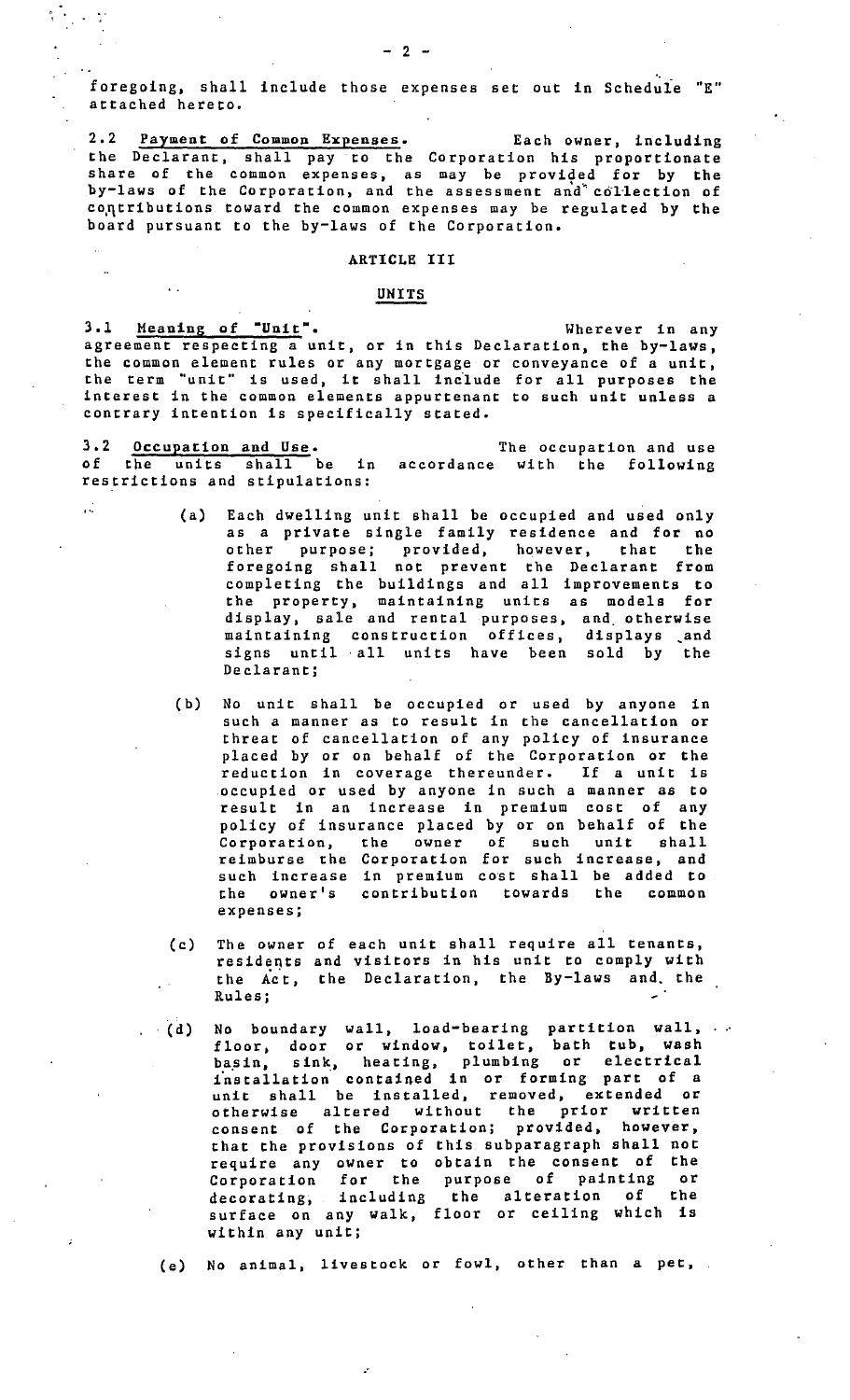shall be kept or allowed in any unit. No pet that is deemed by the Board or Manager, in its absolute discretion, co be a nuisance shall be kept by any owner in any unit. Such owner shall, within two. (2) weeks of receipt of a written notice from the Board or the Manager requesting the removal of such pet, permanently remove such pet from the property. No breeding of pets for sale shall be carried on, in or about any unit.

3.3 Rights of Entry to the Unit. The Corporation or any insurer of the property or any part thereof, their respective agents, or any other person authorized by the Board, shall be entitled to enter any unit or any part of the common elements over which any owner has the exclusive use, at all reasonable times and upon giving reasonable notice, to perform the objects and duties of the Corporation, and without limiting the generality of the foregoing, for the purpose of making inspections, adjusting losses, making repairs, correcting any condition which violates the piovisions of any insurance policy and remedying any condition which might result in damage to the property,

3.4 In case of an emergency, an agent of the Corporation may enter a unit at any time and .without notice for the purpose of repairing the unit, common elements, including any part of the common elements over which any owner has the exclusive use, or for the purpose of correcting any condition which might result in damage or loss co the property. The Corporation or anyone authorized by it may determine whether an emergency exists.

3,5 If an owner shall not be personally present to grant entry to his unit, the Corporation or its agents may enter upon such unit without rendering **it,** or chem, liable to any claim or **cause** of action for damages by reason thereof provided that they exercise reasonable **care.** 

3,6 The Corporation shall retain a key to all locks co each unit, No owner shall change any .lock or place any additional locks on the doors to any unit or in the unit or to the garage or to any part of the common elements of which such owner has the exclusive use without immediately providing to the Corporation a key for each new or changed lock.

3.7 The rights and authority hereby reserved to the Corporation, its agents, or any insurer or its agents, do not impose any responsibility or liability whatever for the care or supervision of any unit except as specifically provided in this Declaration or the By-laws,

3,8 Requirements for Leasing. No owner shall lease his unit unless he causes the tenant to deliver to the Corporation an. agreement signed by the tenant, to the following effect:

> "I, \_\_\_\_\_\_\_\_\_\_\_\_\_\_\_\_\_\_\_\_\_\_\_\_\_\_\_\_\_\_, covenant and agree that<br>I, the members of my household and my guests from time to time will, in· using the unit rented by me and the common elements, comply with The Condominium Act, the Declaration and the By-laws, and all rules and regulations of the Condominium Corporation, during the term of my tenancy."

3.9 the Owner with any tenant shall be valid or binding on the Corporation unless it shall include the following provisions: No lease entered into by

> "In the event that the tenant shall be notified by the Corporation that the landlord is in default of any

 $-3 -$ 

 $\mathcal{I}$ 

 $\sim$ 

 $\ddot{\phantom{1}}$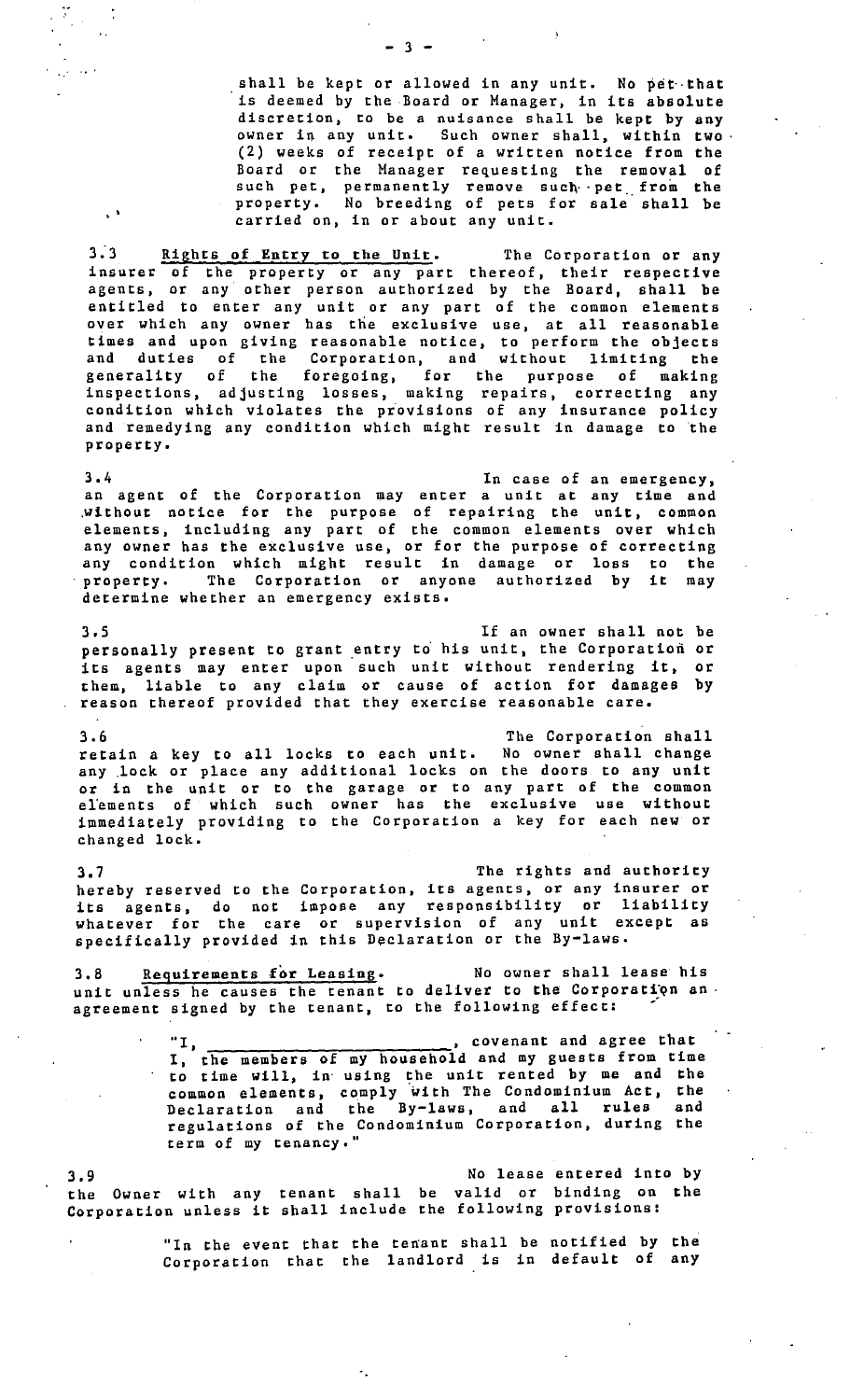payment due to the Corporation by the landlord as Owner, the tenant shall deduct from the rent payable under this lease the amount of the arrears alleged by the Corporation to be owing by the Owner and the payment thereof by the tenant to the Corporation shall be conclusively deemed payment of rent under this **lease."** *i*• *i*• *i*• *i*• *i*• *i*• *i*•

3.10 3,10 Where a tenant residing . in a Unit is in breach of any of the provisions of this Declaration, the By-laws and/or rules and regulations of the Corporation and such breach continues for a period of at least ten (10) days following written notification by the board of directors or the property manager to the tenant of such breach or if such breach recurs, then the Corporation, in addition to any other remedies it may have pursuant to the Act, the Declaration, the By-laws and the rules and regulations of the Corporation or any other remedies it may have at common law, shall have the right to do the following:

- (a) Notify the unit owner of such breach or recurring breach by his tenant and require the unit owner to take immediate steps to remedy such breach; and
- (b) If the unit owner fails, within seven (7) days after notification, to remedy such breach (and the opinion of the board of directors or the property manager shall be conclusive in this regard) the Corporation shall be and is hereby irrevocably authorized, constituted and appointed the true and lawful attorney of the unit owner for and in his name to do the following:

(i) give notice to the tenant to terminate the tenancy in accordance with the Landlord and Tenant Act of Ontario;

(ii) apply for an order declaring the tenancy terminated in accordance with the said Landlord and Tenant Act;

(iii) do all manner of acts, assurances, deeds, covenants and things as shall be required and as the Corporation or its counsel may see fit for any or all of the foregoing purposes,

3.11 Any owner leasing his unit shall not be relieved hereby from any of his obligations with respect to the unit, which shall be joint and several with his tenant.

#### ARTICLE IV

 $\mathbf{r}$ 

#### COMMON ELEMENTS

4.1 Use of Common Elements. provisions of the Act, the Declaration, the rules, each owner has the full use, occupancy the whole or any part of the common elements, otherwise provided,. Subject to the by-laws and the and enjoyment of except as herein

4.2 Additions, Alterations and Improvements. For the purposes of subsection 1 of Section 38 of he Act, the Board shall decide whether any addition, alteration or improvement to, or renovation of, the common elements, or any change in the assets of the Corporation is substantial.

4.3 repairs, **screen,**  No alteration, work, decoration, painting, maintenance, structure, fence, hedge or erection of any kind whatsoever. (the "work")

### $- 4 -$

 $\mathcal{O}(\log n)$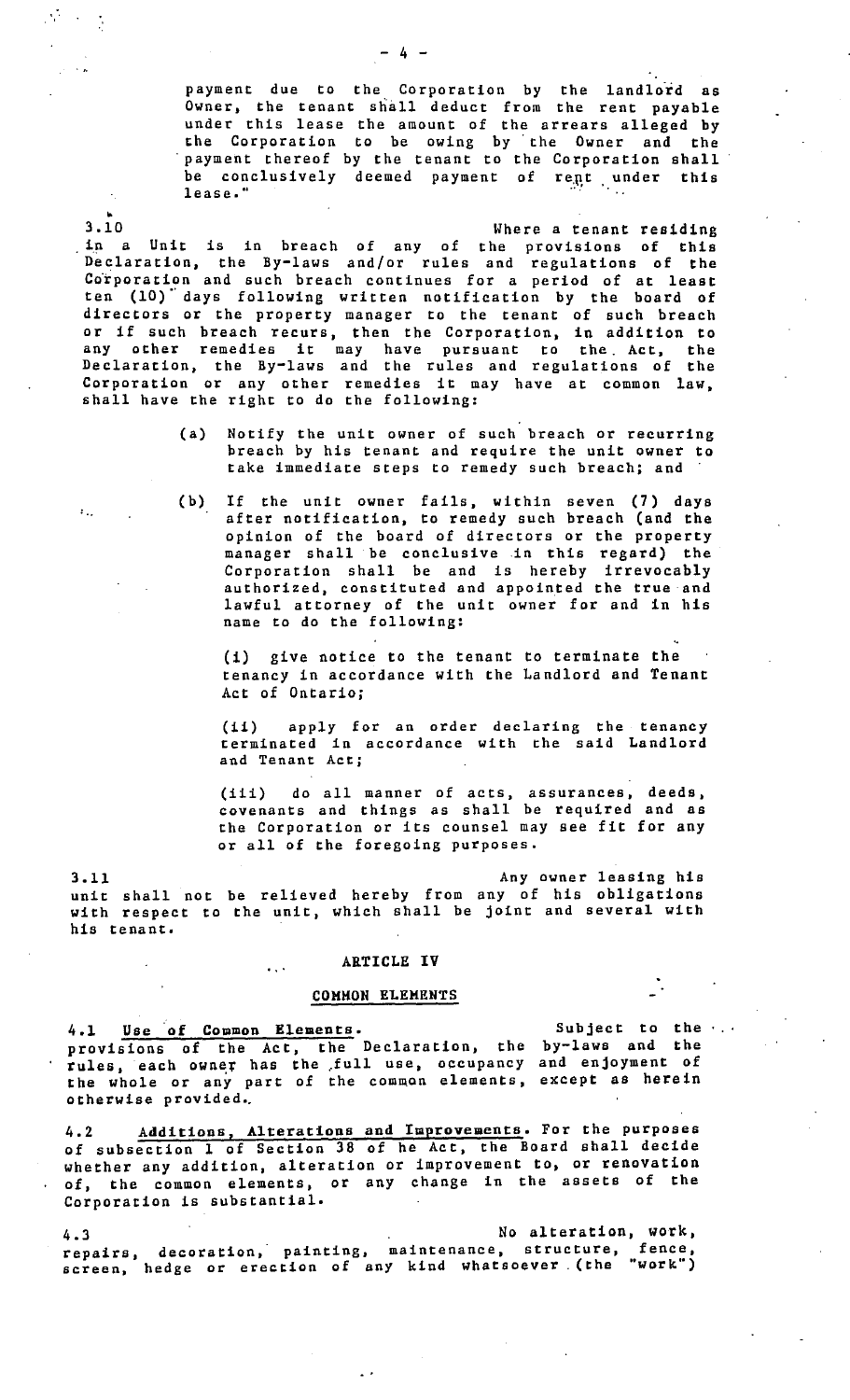shall be performed, done, erected or planted within or in relation to the common elements (including any part thereof over which any owner has the exclusive use) except by the Corporation or with its prior written consent or as permitted by the by-laws or rules.

4.4 have access at all reasonable elements over which any owner The Corporation shall times to any part of the common has the exclusive use in order to \_. do the work.

4.5 **Signs.** No unit owner, except the Declarant may inscribe, paint or affix any sign, advertisement, or notice on any part of the outside of the buildings nor on any part of the common elements. The Board may from time to time in its absolute discretion pass rules which may determine what is a reasonable sign.

4.6 <u>Parking</u>. No unit owner or his tenant, or member of either of their households shall park upon any of the parking spaces not allocated to him nor any of the parking areas designated by the Board from time to time as \_visitors' or other owners parking. Visitors parking shall be designated by the Board and may be redesignated from time to time.

4.7 Exclusive Use of Parts of **Coaaon** Elements. Subject to the compliance with the Act, the Declaration, By-laws and the rules passed pursuant to the Act the owner of each unit shall have the exclusive use of those parts of the common elements as set out in Schedule "F" attached hereto.

4.8 **Restrictive Access.** Without the consent in writing of the Board, no owner shall have any right of access to those parts of the common elements used from time to time as utilities areas, building maintenance storage areas, manager's offices, operating machinery, or any other part of the common elements used for the care, maintenance or operation of the property, and, without the consent in writing of the Board, no owner shall have the right of access to the residence and parking space used from time to time for any building superintendent. Provided, however, that this paragraph shall not apply to any first mortgagee holding mortgages on at least ten percent (10%) of the units, who shall have a right of access for inspection upon forty-eight (48) hours notice to the building manager.

4.9 **Pets.** No animal, livestock or fowl other than a pet shall be kept or allowed upon the common elements, including those parts thereof of which any owner has the exclusive use. When on the common elements, all pets must be under leash. No pet that is deemed by the Board or Manager in its absolute discretion to be a nuisance shall be kept by any owner upon the common elements. Such owner shall, within two (2) weeks of receipt of a written notice from the Board or Manager requesting removal of such pet, permanently remove such pet from the property.

#### **ARTI-CLE V**

#### **MAINTENANCE AND REPAIRS**

5.1 Each owner shall maintain his unit and, subject to the provisions of the Declaration and Section 42 of the Act, each owner shall repair his unit after damage, all at his own expense. Each owner shall be responsible for damage to any other unit or to the common elements which is caused by the failure of the owner to so maintain and repair his unit. For the purpose of the Declaration and By-laws of the Corporation: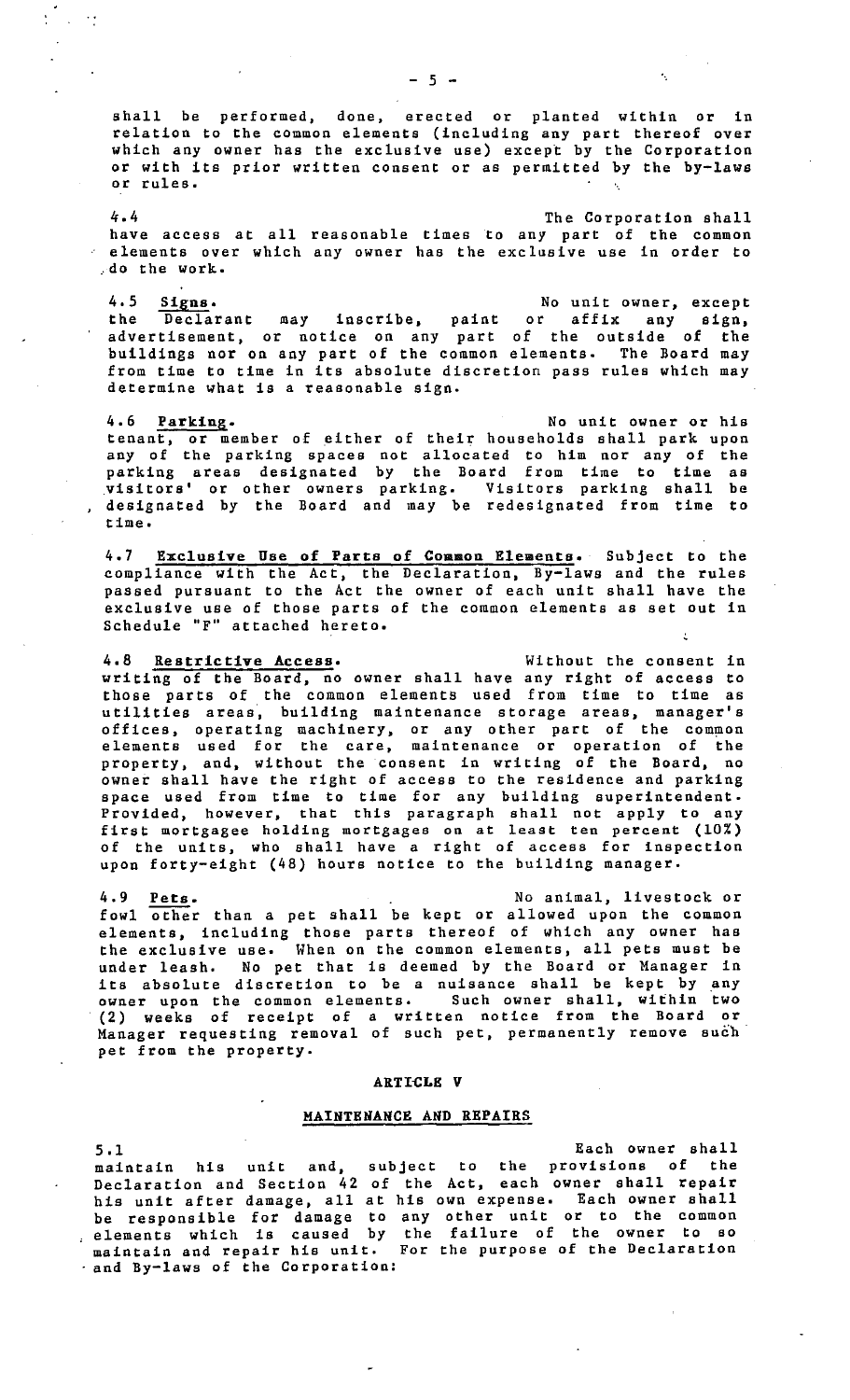- (a) Repair shall mean restore to good condition, remedy and set right again after damage;
- (b) Maintain or Maintenance shall mean the restoration of wear and tear;
- (c) The standard of repair and maintenance in respect of the property shall be that standard appropriate to the nature, style and quality of the Property and in the event of difference or dispute, the decision of the Corporation shall be binding on all persons affected thereby.

5.2 Each owner shall maintain and repair after damage his fireplace and chimney flue, if any, all door keys, door hardware and all window hardware in -respect of each owner's unit.

5.3 The Corporation shall make any repairs that an owner is obligated to make and that he does not make within a reasonable time; and in such an event, an owner shall be deemed to have consented to having repairs done to his unit by the Corporation; and an owner shall reimburse the .. Corporation in full for the cost of such repairs, including any legal or collection costs incurred by the Corporation in order to collect the costs of such repairs, and all such sums of money shall bear interest at a rate per annum equal to four percent (4%) in excess of the prime rate of interest as charged from time to time by the Bank of Montreal at its main office in Ottawa on loans made in Canadian currency to its most credit worthy customers, The Corporation may collect all such sums of money in such instalments as the Board may decide upon, which instalments shall be added to the monthly contributions towards the common expenses of such owner, after receipt of a notice from the Corporation thereof, All such payments are deemed to be additional contributions towards the common expenses and recoverable as such.

5,4 Subject to the provisions of Article 5.2 hereof, the Corporation shall repair and maintain the common elements and shall repair and maintain all doors which provide the means of ingress to and egress from a unit, and to all windows, save and except for maintenance of interior surfaces of windows and doors providing ingress to and egress from a unit, all at its own expense, whether such doors and windows are part of a unit or are part of the common elements, Each owner shall maintain the exterior surfaces of the windows accessible from the balcony or deck adjacent to the unit, together with the balcony or deck itself.

#### **ARTICLE VI**

# **EXPROPRIATION**

**<sup>6</sup>**,1 **Tota1 Expropriation.** In the event of· expropriation of the whole of the project, the compensation to be paid for the whole of the project shall be negotiated and finalized by the Corporation, whether or not proceedings are necessary and the compensation less expenses involved, if any, in obtaining the said compensation shall be distributed among the unit owners in proportion to their interest in the common elements, Notwithstanding the award for the expropriation of the whole project, the rights of each unit owner shall be separate to negotiate and finalize their personal compensation for improvements made to the unit after registration of this Declaration and the Description, cost of moving and other similar jtems personal to each unit owner,

6.2 Part of **Common** Elements Only Taken. If no units are

 $\mathcal{L}_{\mathcal{L}}$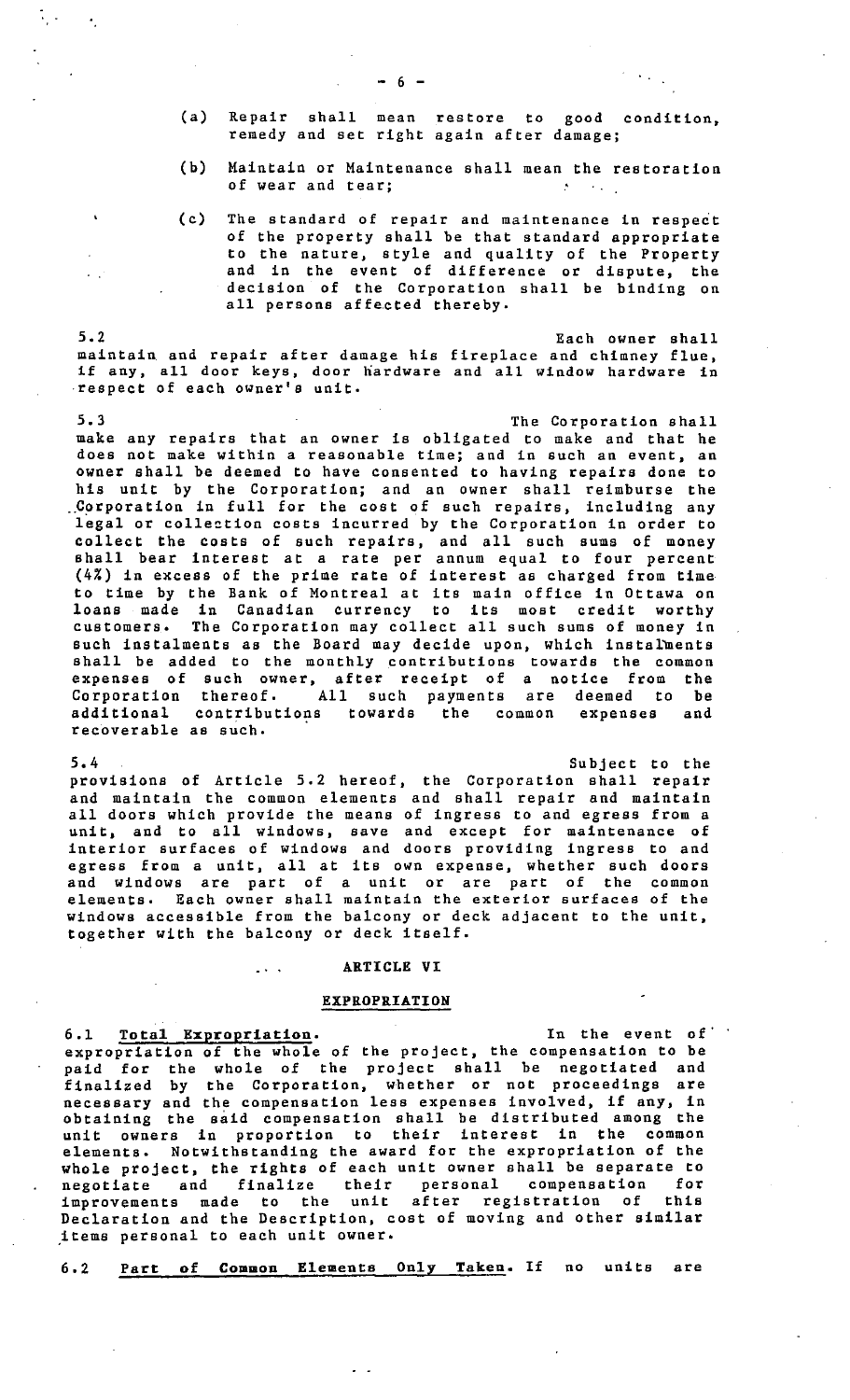affected by the expropriation and the expropriation includes part of the common elements, the compensation shall be negotiated and finalized by the Corporation, whether or not proceedings are necessary, and the compensation shall be distributed among the unit owners in proportion to their interest in the common elements.

# $\mu$  ,  $\mu$  ,  $\mu$  ,  $\mu$  ,  $\mu$

6.<sup>3</sup> Any portion of the proceeds received on expropriation that is attributable to· any portion of the common elements that are to be used only by the owners of designated units and not by all the owners shall be divided among the owners of the designated units affected in the proportion in which their interests are affected.

6.4 Partial Expropriation Including Units. In the event of a partial expropriation which includes some units, each owner whose unit is expropriated shall deal with the expropriating authority with regard to compensation relating to his unit and interest in the common elements. The compensation for the damage suffered by the remaining Qwners shall be negotiated and finalized by the Corporation, whether or not proceedings are necessary and the compensation shall be distributed proportionately among the remaining owners. The Condominium Corporation shall notify all interested Mortgagees within ten (10) ·days after notice of expropriation is received. The cost of restoring the balance of expropriation is received. The cost of restoring the balance of<br>the project so that it may be used shall be determined by the Corporation, and the Corporation shall negotiate with the expropriating authority with regard to compensation for this expenditure, and shall, unless the government of the property by the Act is terminated in thirty (30) days of the receipt of such compensation in trust, reconstruct, using the funds received for such reconstruction.

#### **ARTICLE VII**

#### **OBLIGATIONS IN EVENT OP SALE OR MORTGAGING.**

7.l Each owner shall, in the event he conveys or mortgages his unit, notify the Corporation of the cqnveyance or mortgage within seven (7) days of ·the registration of the documents relating thereto. Unit owner as **used in** the within paragraph shall be deemed to include a Purchaser.

#### · **ARTICLE VIII**

#### **FIRST MEETING**

8.1 As soon as practicable after the registration of this Declaration, the owners may, without notice, hold their first meeting for the purposes of electing a Board of Directors. The Board so elected may, without notice, hold its first meeting provided a quorum of directors is present. Any special by-law and any by-law passed by the board, from time to time, may be confirmed by the owners without a meeting, provided the consent to and confirmation of the special by-law or by-law by owners who own one hundred percent (100%) of the units is endorsed thereon.

#### ARTICLE IX

# INSURANCE TRUSTEE AND PROCEEDS OF INSURANCE

9.1 The Corporation shall enter into an agreement with an Insurance Trustee which shall be a Trust Company registered under the Loan and Trust Corporations Act, or shall be a Chartered Bank, which agreement shall, without limiting its generality, provide the following:

(a) the receipt by the Insurance Trustee of any

[.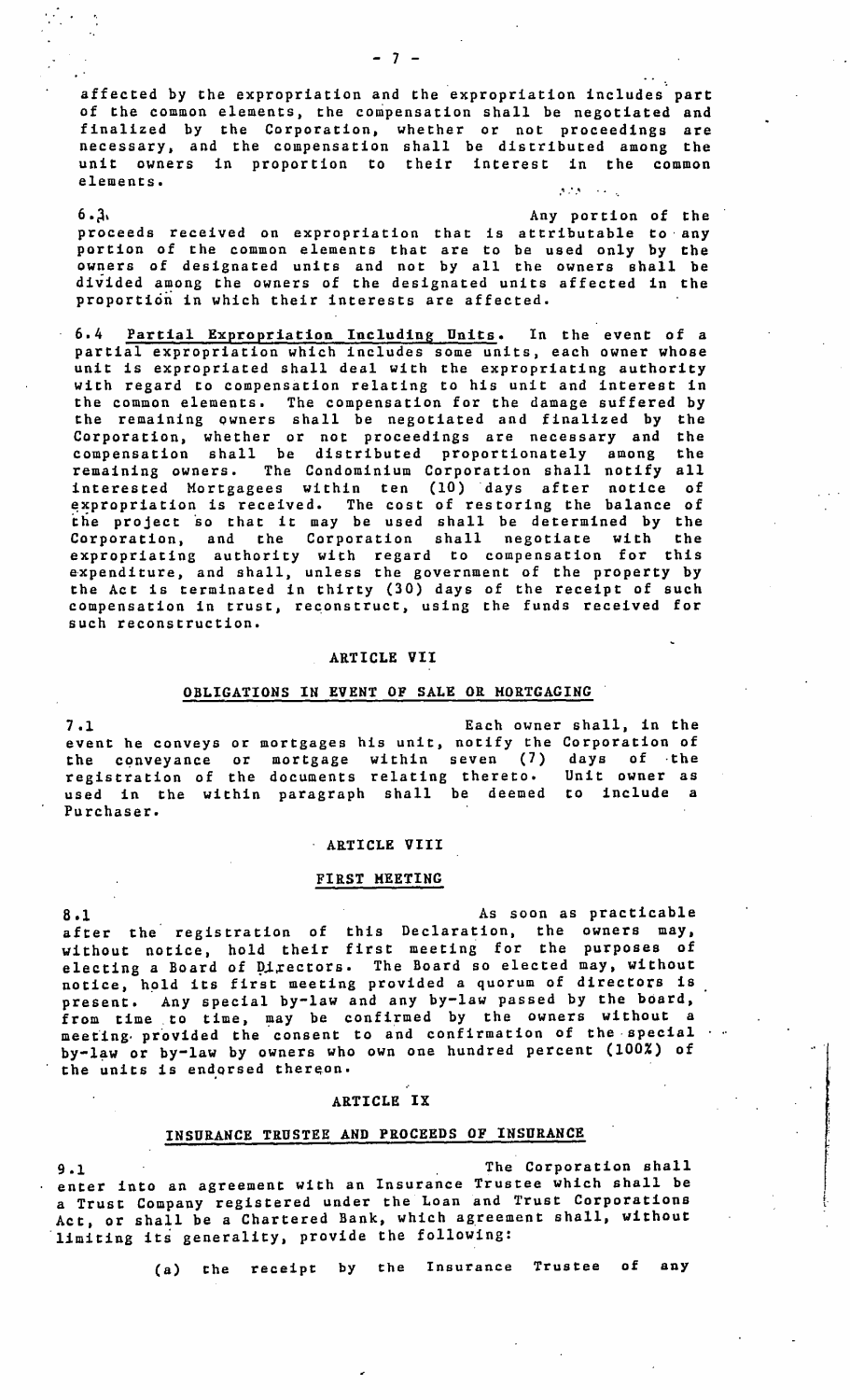proceeds of insurance payable to the Corporation;

(b) the holding of such proceeds in trust for those entitled thereto pursuant to the provisions of the De.claration;

. The set of  $\mathcal{L}_{\mathcal{A}}$ 

- (c) the disbursement of with the provisions Agreement; and such of proceeds in accordance the Insurance **Trust**
- (d) the notification by the Insurance Trustee to the mortgagees of any insurance moneys received by it.

If the Corporation is unable to enter into such agreement with such Trust Company or such Chartered Bank, by reason of its refusal to act, the corporation may enter into such agreement with such other corporation authorized to act as a Trustee, as the owners may approve by by-law at a meeting called for that purpose. The corporation shall pay the fees and disbursements of any Insurance Trustee and any fees and disburements shall constitute a common expense.

9. 2 If:

 $\ddotsc$ 

••

- (a)· The Corporation is obligated to repair any unit insured in accordance with the provisions of the Act, the Insurance Trustee shall hold all proceeds for the corporation and shall disburse same in accordance with the provisions of the Insurance Trust Agreement in order to satisfy the obligation of the Corporation to make such repairs.
- (b) There is no. obligation by the Corporation· to repair any unit insured in accordance with the provisions of the Act, and if there is termination in accordance with the provisions of the Act, or otherwise, the Insurance 'Trustee shall hold all proceeds for the owners in the proportion of their respective interests in the common elements and shall pay such proceeds to the owners in such proportions upon registration of a notice of termination by the Corporation. Notwithstanding the foregoing, any proceeds payable as aforesaid shall be subject to payment in favour of any mortgagee or mortgagees to whom such loss is payable in any· policy of insurance and in satisfaction of the amount due under a Notice of Lien registered by the Corporation against such unit, in accordance with the priorities thereof.
- (c) The board, in accordance with the provisions of the Act, determines that:
- 1) There has not been substantial damage to 25% of the building, or
- ii) determines that there has been substantial damage to 25% of the building and· within **sixty**  (60) days thereafter the owners who own 80% of the units do not vote for termination,

the Insurance Trustee shall hold all proceeds for the Corporation and owners whose units have been damaged and shall disburse same in accordance with the provisions of the Insurance Trust Agreement in order to satisfy their respective obligations to make repairs pursuant to the provisions of the Declaration and the Act.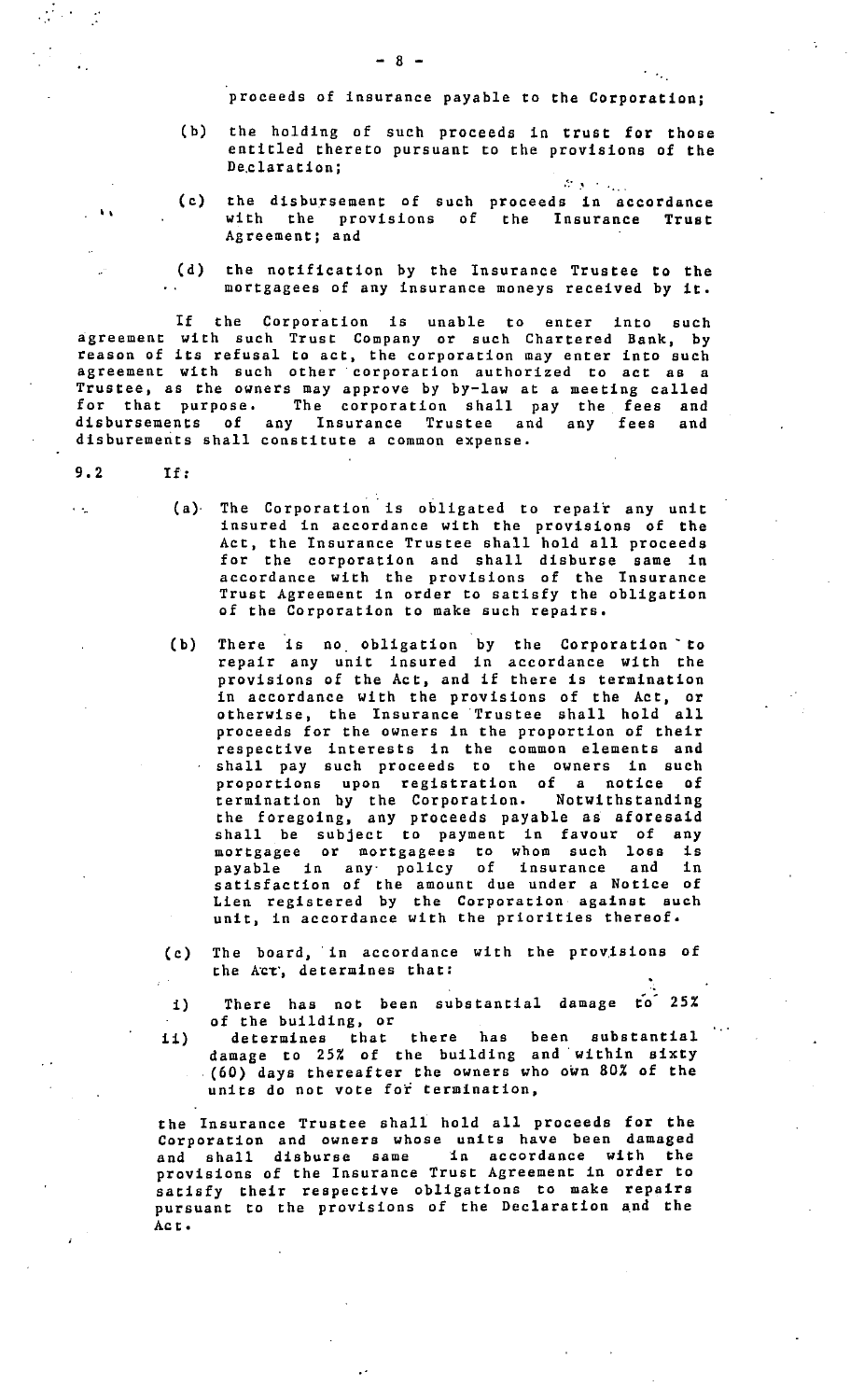# ARTICLE X

#### INSURANCE

10.1 obtain and maintain insurance against major perils and such other perils as the board may from time to time deem advisable ins•uring: The Corporation shall

(a) the property, but excluding improvements and betterments made or acquired by an owner;

(b) personal property owned by the Corporation, but not other personal property in an amount equal to the personal property, without including furnishings, furniture or supplied or installed by the owners replacement cost of such real and deduction or depreciation.

Every policy of insurance shall, insure the interests of the Corporation and the owners from time to .time, as their respective interests may appear, with mortgagee endorsements, which shall be subject to the provisions of the Declaration and the Insurance Trust Agreement, and shall contain the following provisions:

- (i) waivers of subrogation against the corporation, its manager, agents, employees and servants and as against the owners, and any member of the household or guests of any owner or occupant of a unit, except for arson, fraud, vehicle impact, vandalism, or malicious mischief;
- (ii) that such policy or policies of insurance shall terminated or substantially modified without at least sixty (60) days prior written notice to the corporation and to the Insurance that such not be **Trustee;**
- (iii) a waiver of the insurer's option to repair, rebuild or replace in the event that after damage the government of the property by the Act is terminated.

(c) Public liability and property damage insurance, and insurance against the corporation's liability resulting from breach of duty as occupier of the common elements insuring the liability of the Corporation and the owners from time to time, with limits to be determined by the board but not less than ONE MILLION DOLLARS (\$1,000,000.00) and without right of subrogation as against the Corporation, its manager, agents, employees and servants, and as against the owners and any member of the household or guests of any owner or occupant of a unit.

(d) Insurance against the corporation's liability arising from the ownership, use of occupation, by or on its behalf, of boilers, machinery, pressure vessels, and motor vehicles to the extent required as the board may from time to time deem advisable,

10.2 General Provisions. **Prior** Prior to obtaining any policy of insurance under paragraph 10.1 of this Article, or any renewal or renewals thereof, or at such other time as the board may deem advisable; the board shall obtain an appraisal from an independent qualified appraiser of the full replacement cost of ·xhe property for the purpose of determining the amount of insurance to be effected and the cost of such appraisal shall be a common expense,

10.3 The board shall have the exclusive right, on behalf of itself and as agents for the owners, to adjust any loss and settle any claims with respect to all insurance placed by the corporation and to give such releases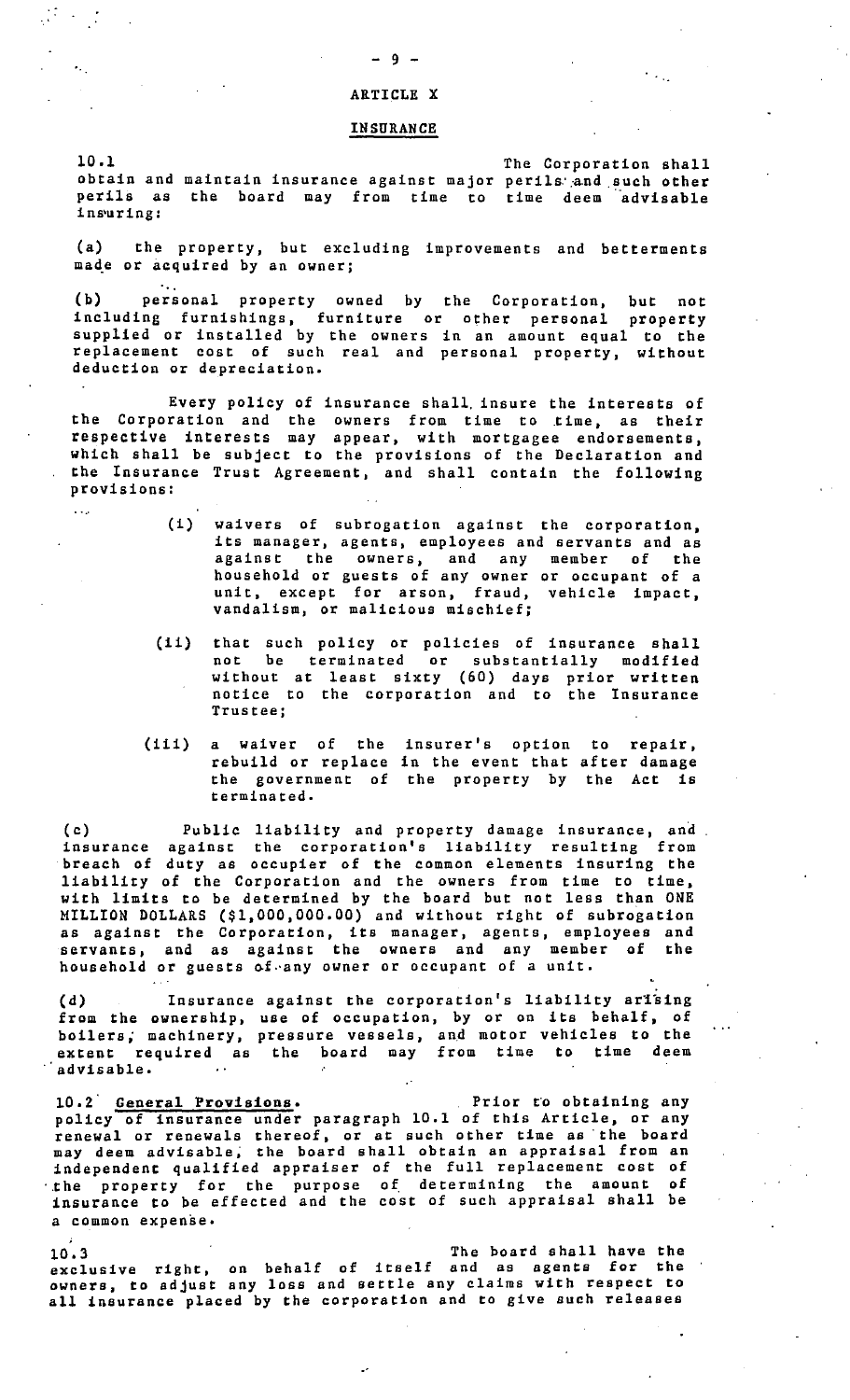as are required, and any claimant, including the owner of a damaged unit, shall be bound by such adjustment. The board may, however, authorize an owner in writing to adjust any loss to his unit,

10.4 A certificate or memorandum of all insurance policies and endorsements thereto shall be issued as soon as possible to each owner, and a duplicate original or certified copy of the policy to each mortgagee; renewal certificates or certificates of new insurance policies shall be furnished to each owner and renewal certificates or certified copies of new insurance policies to each mortgagee not later than ten (10) days before the expiry of any current insurance policy, The policy for any insurance coverage shall be kept by the corporation in its offices, available for inspection by an owner or mortgagee on reasonable notice to the Corporation. A certificate or memorandum of all insurance policies and endorsements thereto and renewal certificates thereof shall be furnished only to each owner and mortgagee who has notified the Corporation that he has become\_ an owner or mortgagee,

10.5 No insured, other than the Corporation, shall be entitled to amend any policy or policies of insurance obtained and maintained by the Corporation,  $\dddot{\circ}$ r to direct that loss shall be payable in any manner other than as provided in the Declaration and the Act,

10,6 By the **Owner.** It is acknowledged that the foregoing insurance is the only insurance required to be obtained and maintained by the Corporation and that the following insurance, or any other insurance, should be obtained and maintained by such owner for his own benefit:

(a) Insurance on any additions, improvements or betterments made by the owner to his unit and for furnishings, fixtures equipment, decorating and personal property and chattels of the owner contained within his unit and his personal property and chattels stored elsewhere on the property, including his automobile or automobiles and for loss of use and occupancy of his unit in the event of damage. Every such policy of insurance shall contain event of dumage. Avery onen portey or institute share contain<br>waiver of subrogation against the corporation, its manager, agents, employees and servants and against the other owners and any members of their household, or guests, except for arson, fraud, vehicle impact, vandalism or malicious mischief.

(b) Public liability insurance covering owner to the extent not covered by any property damage insurance obtained and Corporation, any liability of n, executely of maintained • by any and the

(c) Additional .living expenses incurred by an owner if forced to leave his home by one of the hazards protected against under the owner's personal policy.

 $\sim$   $\sim$   $\sim$ 

(d) Special assessments levied by·the Condominium Corporation.

# ARTICLE XI

# MISCELLANEOUS

11,1 Units Subject to Declaration, By-laws, Common Element Rules and Rules and Regulations. All present and future owners, tenants and residents of units, their families, guests, invitees or licencees, shall be subject to and shall comply with the provisions of this Declaration, the by-laws and any other rules and regulations of the Corporation. The acceptance of a deed or transfer, or the entering into a lease, or the entering fnto occupancy of any unit, shall constitute an agreement that the provisions of this Declaration, the by-laws and any other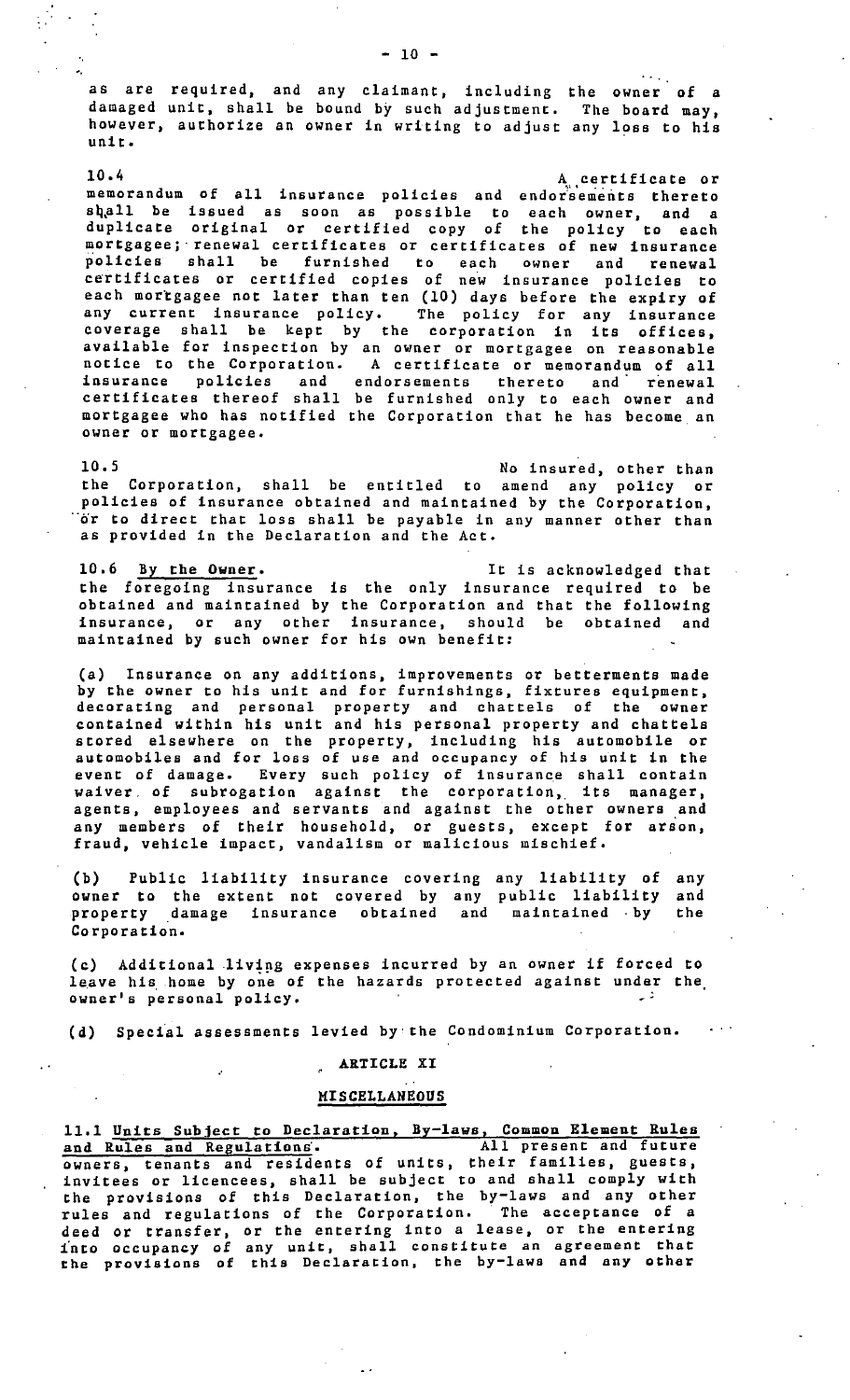rules and regulations, as they may be amended from time to time, are accepted and ratified by such. owner, tenant or resident, and all of such provisions shall be deemed and taken to be covenants running with the unit and shall bind any person having, at any time, any incerest or estate in such unit as though such provisions were recited and stipulated in full in<sub>n</sub>each and every such deed or transfer or lease or occupancy agreement.

11.2 Invalidity. Each of the provisions of this Declaration shall be deemed independent and severable, and the invalidity or unenforceability in whole or in part of any one or more of such provisions shall not be deemed to impair or affect in any manner the validity, enforceability or effect of the remainder of this Declaration, and in such event all the other provisions of this Declaration shall continue in full force and effect as if such invalid provision had never been included herein.

11.3 **Waiver.** The failure to take action to enforce any provision contained in the Act, this Declaration, the by-laws or any rules of the Corporation, irrespective of the number of violations or breaches which may occur, shall not constitute a waiver of the right to do so thereafter nor be deemed to abrogate or waive any such provision.

11.4 Conflict. The case of conflict between any provision hereof and the Act, the Act governs. In case of conflict between any provision in any By-law or Rule and the Act or this Declaration, the Act or this Declaration, as the case may be, governs. The invalidity of any part of this Declaration does not affect the validity of the remainder.

1:i,. *S*  read with all changes of number and gender required by the Construe tion of Declaration. context. This Declaration shall be

The headings in the body of this Declaration form no part of the Declaration but shall be deemed to be inserted for convenience of reference only. 11.6 Headings.

DATED AT OTTAWA this  $\mathcal{I}$  day of  $\mathcal{I}$  ef 19  $\mathcal{S}$  6

÷.

 $\frac{1}{2}$ 

IN WITNESS WHEREOF the Declarant has hereunto affixed its corporate seal under the hand of its proper officer duly authorized in that behalf.

ATHANS COURT PEVELOPMENTS INC.

Ve-2  $\mathcal{F}$  $Per:$ Authorized Signing Officer Leonard Fraser

 $\mathbf{\hat{y}}_1$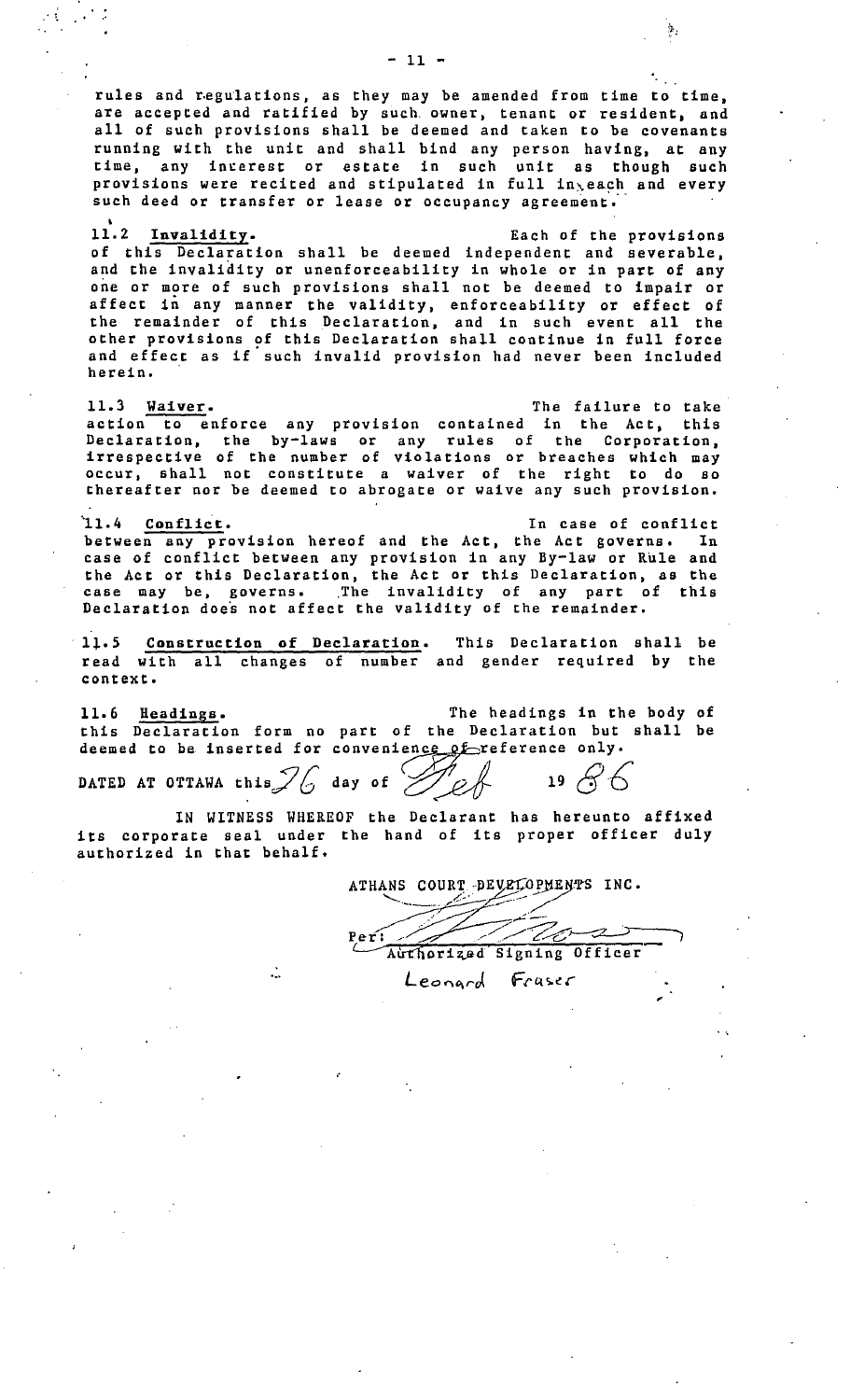# SCHEDULE "A"

**ALL AND SINGULAR** that certain parcel or tract of land and • premises situate, lying and being in the City of Gloucester, (formerly in the Township of Gloucester), in the Regional ·Municipality of Ottawa-Carleton and Province of Ontario, **AND BEING COMPOSED OF:** 

Part of Lot 8, in Concession 4, Rideau Front, of the Geographic Township of Gloucester, in the County of Carleton, designated as Part I on Reference Plan 4R-5122, deposited in the Land Registry Office for the Land Titles Division of Ottawa-Carleton (No, 4), **at Ottawa, and heing ell ef Pareel 8 8 5 Seetias SleueeateF 4 Ri;** 

SAVE AND EXCEPT Part I on Reference Plan 4R-5217 deposited in the Land Registry Office for the Land Titles Division of Ottawa-Carleton (No. 4), at Ottawa, and boing Pareel 8-9, Seetion Clousester-4-RF;

SUBJECT to an easement in favour of Skyline Cablevision Limited, as more particularly set out in instrument Number 444863;

AND BEING remainder of Parcel 8-8 Section Gloucester 4 - R.F.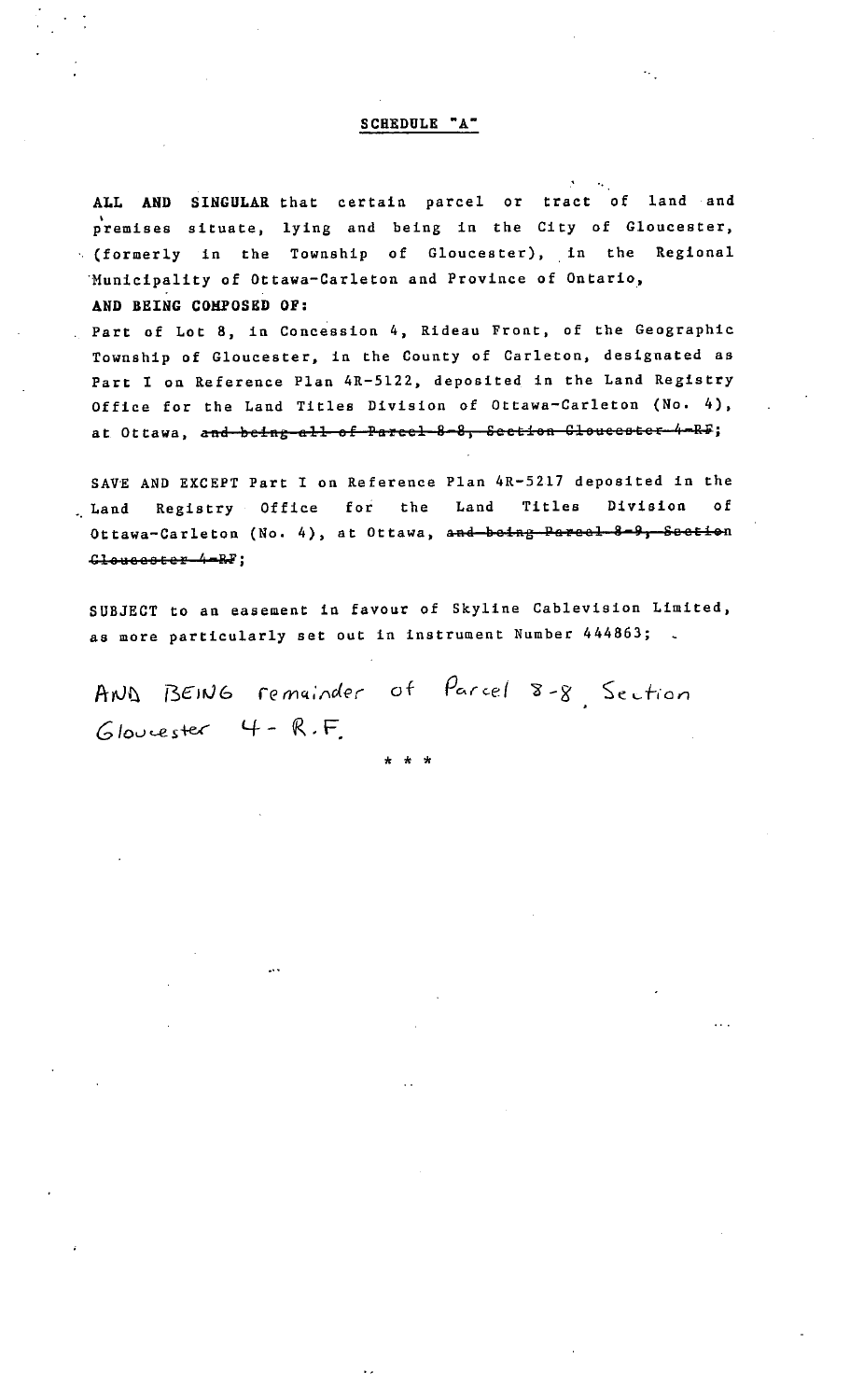# SCHEDULE "B"

# CONSENT OF MORTGAGEE

BANK OF MONTREAL, having a registered mortgage within the meaning of  $C_{1}$  ause 3 (1) (b) of The Condominium Act registered as Number 428428 2x77" the Land Registry Office for the Land Titles Division of Ottawa-Carleton No. 4 at Ottawa, hereby consents to the registration of this Declaration pursuant to The Condominium Act against the land or interest appurtenant to the land described in the description.

| DATED AT $Montca$ |  | this $24$ day of Februar   1986. |  |
|-------------------|--|----------------------------------|--|
|                   |  |                                  |  |

Per: ---V-lc-e--P~'r"'"e-s1-.d-e-nt / \ ~ \_\_\_ \_ **BANK OF MONTREAL** Per: Assistant Secretary

, ...

ىت بە



. *:* ..

,.···

 $\frac{1}{2}$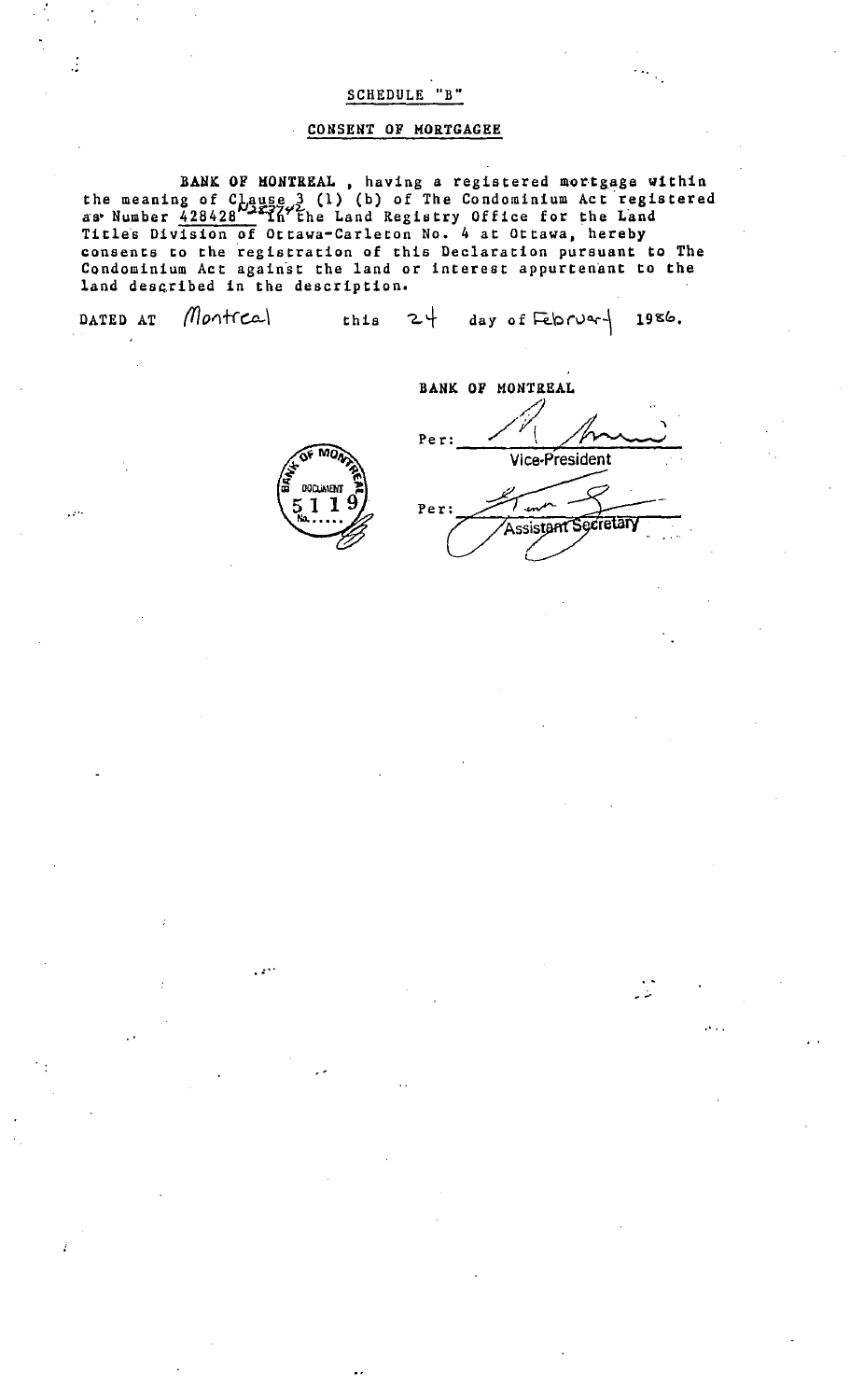$\sim$   $\,$ 

 $\sim 100$ 

#### UNIT BOUNDARY HONUMENTATION:

The monuments controlling the extent and location of the units are physical surfaces hereinafter referred to:

#### THE VERTICAL BOUNDARIES OF A UNIT ARE:

- 1. The backside surface of the drywall forming exterior walls, walls dividing the units, from the common element; and walls separating the units
- 2. The backside surface of the drywall forming the load bearing walls on the upper floor of units 31 to 54 inclusive, level 1, and the lower floor of units 1 to 24 inclusive, level 2;
- 3; The unit-side line and face of the framing studs forming the exterior walls in the garage of units  $\overline{1}$  to 30 inclusive, level l;
- 4. The unit-side surface of basement of units 1 to unfinished portion of the inclusive, level l; the poured concrete walls in the 30 inclusive, level 1 and any basement walls for units 31 to 54
- · ·5. The unfinished unit-side surface of all window frames and the unit-side surface of glass panels in a closed position;
	- 6. The unfinished unit-side surface of exterior door frames and all exterior doors in a closed position (includes front garage door for units 1 to 30 inclusive, level 1);
	- vicinity The backside surface of metal firebox lining in the  $7.$ of the fireplace, applicable to units 31, 32, 37, 38, 39, 2, 7, 8, 40, 45, 46, 47, 48, 53 and 54, level 1 and units 1,  $9, 10, 15, 16, 17, 18, 23$  and  $24, 1$ evel 2.

# **THE HORIZONTAL BOUNDARIES OF A UNIT ARE:**

- 1. The upper surface of drywall ceiling on the second floor of units 1 to 30 inclusive and the upper floor of units 31 to 54 both inclusive, level 1 and units 1 to 24, level 2;
- 2. The upper surface of concrete floor slab in the garage portion and basement of units 1 to 30 inclusive, level 1 and on the lower floor of units 31 to 54 inclusive, level l;
- 3. The upper line floor of units portions of the 7, 8, 9, 10, 15, 16, 17, 18, 23 and 24, level 2); and face of the floor joists on the lower 1 to 24 inclusive, level 2 and certain upper floor above the corridor (units 1, 2,
- joists forming the The lower line and face of the floor 4. to the second floor transition of the ground floor stud wall stud wall at front of units 3, 4, *5,* 6, 10, 11, 14, 15, 18,  $19, 22, 23, 24, 25, 29$  and  $30, 1$ evel 1;
- 5. The unit-side surface of the wood finish in vicinity of the bay window (units 31, 32, 37, 38, 39, 40, 45, 46, 47, 48, 53 and 54);
- 6. The lower surface of the unit boundary on inclusive, level l; the drywall at the horizontal jog in the lower floor of units 31 to 54
- 7. In the vicinity of the fireplace the plane through the top of the metal firebox liner above the fireplace and the upper of the metal fittbox lines above the cover-(applicable to units 31, 32, 37, 38, 39, 40, 45, 46, 47, 48, (appricable to dirty 52, 52, 7, 7, 8, 9, 10, 15, 16, 17,  $18, 23, 24, 1$ evel 2);  $\cdots/2$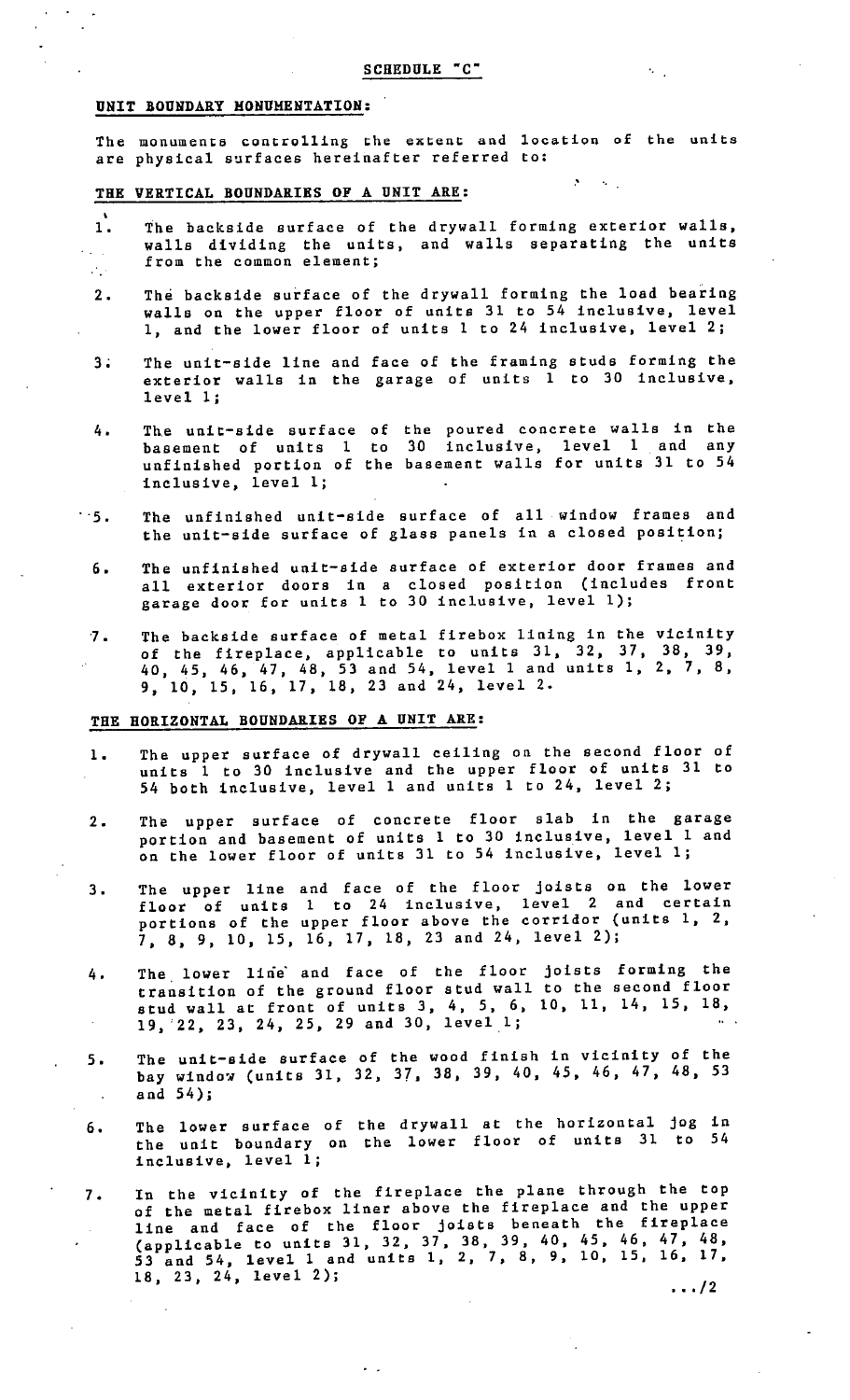$\frac{1}{2}$  ,  $\frac{1}{2}$  ,  $\frac{1}{2}$ 

NOTE: The fireplace on the ground floor of units 1 to 30 inclusive lies wholly within the limit of the unit and is therefore part of such unit.

Notwithstanding the foregoing, a unit shall not include pipes, wires, cables, conduits, ducts, shafts or utility lines used for power, gas, water, heating or drainage which are within any walls, floors or ceilings of the units and which provide service to more than one unit, also a unit shall not include the steel support columns in the basement of units 31 to 54 inclusive, level 1.

The unit shall include the fixtures, outlets and other facilities which are within the boundaries of the units and which service the units only.

# **SURVEYOR'S CERTIFICATE:**

I hereby certify that the above-noted unit boundary monumentation Schedule corresponds to the Unit Boundary Description reflected in the crosssections shown on Part I of the Description.

Dated:  $FEB.26.1986$ 

**FARLEY, SMITH AND MURRAY**  SURVEYING LTD.

First Va Kenneth G. Murray, Q.L.S.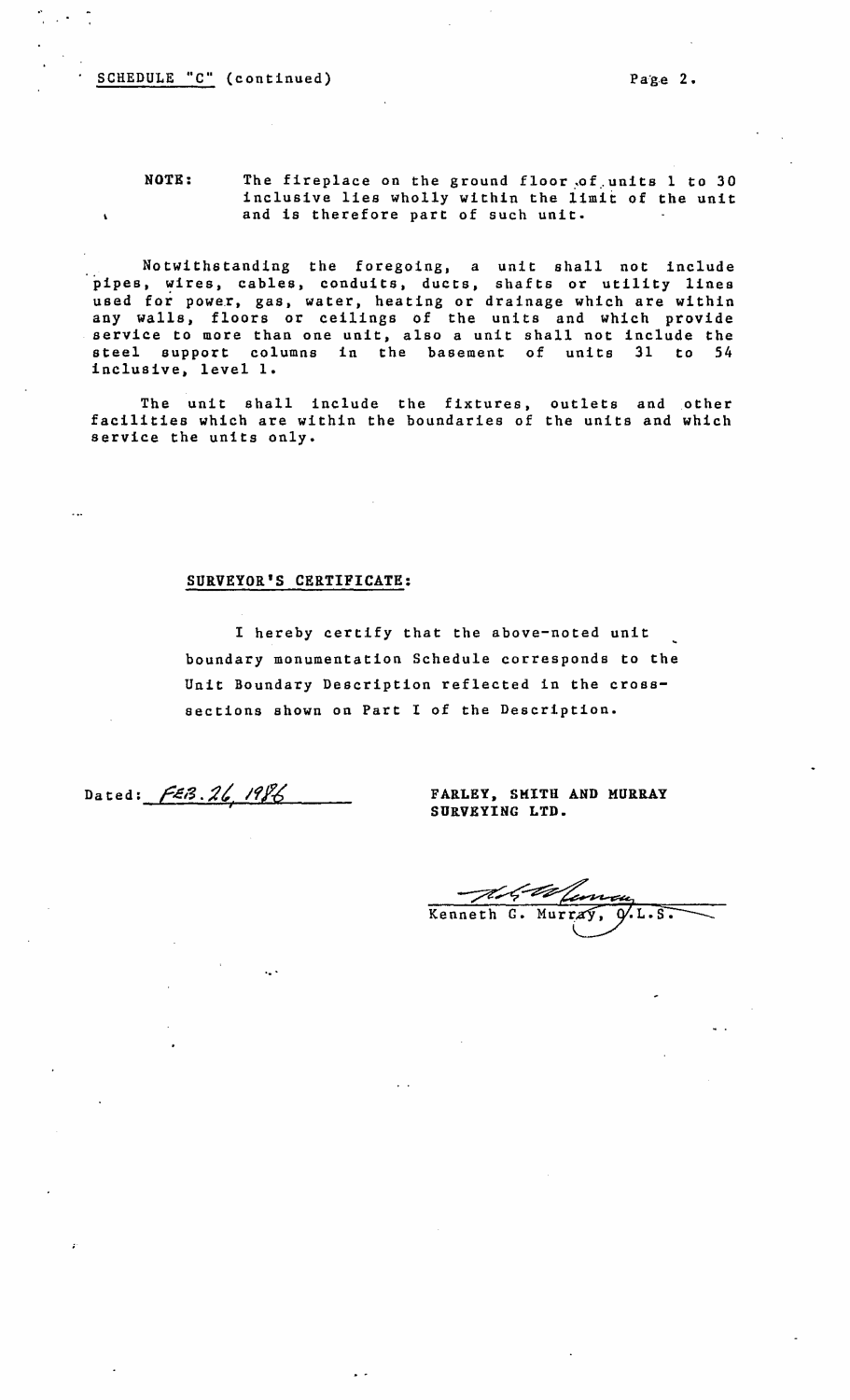# SCHEDULE "D"

 $\epsilon_{\rm{eff}}$ 

 $\frac{1}{\sqrt{2}}$ 

 $\frac{1}{2}$ 

 $\hat{\mathbf{v}}$ 

# ATHANS COURT

# ·' **Percentage Interest** in **Common Elements Percentage Contribution** to **Common Expenses Monthly Condominium** Fee

| UNIT                                                                 | LEVEL                                                             | % INTEREST &<br>% CONTRIBUTION |    |
|----------------------------------------------------------------------|-------------------------------------------------------------------|--------------------------------|----|
|                                                                      |                                                                   |                                |    |
|                                                                      |                                                                   | 1.06138                        |    |
| 33                                                                   | $\mathbf{1}$                                                      | 1.06138                        |    |
| 34                                                                   | $\mathbf{1}$                                                      | 1.06138                        |    |
| 35                                                                   | $\mathbf{1}$                                                      | 1.06138                        |    |
| 36                                                                   | $\mathbf 1$                                                       |                                |    |
| 41                                                                   | $\mathbf{I}$                                                      | 1.06138                        |    |
| 42                                                                   | $\mathbf{1}$                                                      | 1.06138                        |    |
| 43                                                                   | $\mathbf{1}$                                                      | 1.06137                        |    |
| 44                                                                   | $\mathbf 1$                                                       | 1.06137                        |    |
| 49                                                                   | $\mathbf 1$                                                       | 1.06137                        |    |
| .50                                                                  | $\mathbf{I}$                                                      | 1.06137                        |    |
| 51                                                                   | $\mathbf{1}$                                                      | 1.06137                        |    |
| 52                                                                   | $\mathbf{1}$                                                      | 1.06137                        |    |
|                                                                      |                                                                   | .                              |    |
| 31                                                                   | $\mathbf{I}$                                                      | 1.19981                        |    |
| 32                                                                   | $\mathbf 1$                                                       | 1.19981                        |    |
| 37                                                                   | $\mathbf{1}$                                                      | 1.19981                        |    |
|                                                                      | $\mathbf{1}$                                                      | 1.19981                        |    |
| 38                                                                   | $\mathbf 1$                                                       | 1.19981                        |    |
| 39                                                                   |                                                                   | 1.19981                        |    |
| 40                                                                   | $\mathbf{1}$                                                      | 1.19982                        |    |
| 45                                                                   | $\mathbf{1}$                                                      |                                |    |
| 46                                                                   | $\mathbf{1}$                                                      | 1.19982                        |    |
| 47                                                                   | $\mathbf{I}$                                                      | 1.19982                        |    |
| 48                                                                   | $\mathbf{1}$                                                      | 1.19982                        |    |
| 53                                                                   | $\mathbf 1$                                                       | 1.19982                        |    |
| 54                                                                   | $\mathbf{1}$                                                      | 1.19982                        |    |
|                                                                      |                                                                   |                                |    |
|                                                                      |                                                                   | 1.09214                        |    |
| $\begin{array}{r} 3 \\ 4 \\ 5 \\ \underline{6} \\ 11 \\ \end{array}$ | $\begin{array}{c}\n2 \\ 2 \\ \hline\n2 \\ \hline\n2\n\end{array}$ | 1.09214                        |    |
|                                                                      |                                                                   | 1.09214                        |    |
|                                                                      |                                                                   | 1.09214                        |    |
|                                                                      |                                                                   | 1.09214                        |    |
|                                                                      |                                                                   | 1.09214                        |    |
| $1\,2$                                                               | $\boldsymbol{2}$<br>$\overline{2}$                                | 1.09214                        |    |
| 13                                                                   |                                                                   | 1.09214                        |    |
| 14                                                                   | $\mathbf{2}$                                                      | 1.09214                        |    |
| 19                                                                   | $\mathbf{2}$                                                      | 1.09214                        |    |
| 20                                                                   | $\overline{2}$                                                    |                                |    |
| 21                                                                   | $\overline{2}$                                                    | 1.09214                        |    |
| 22                                                                   | $\overline{2}$                                                    | 1.09214                        |    |
|                                                                      |                                                                   |                                |    |
|                                                                      | $\boldsymbol{2}$                                                  | 1.26134                        |    |
|                                                                      | $\overline{2}$                                                    | 1.26134                        |    |
|                                                                      | $\overline{2}$                                                    | 1.26134                        |    |
|                                                                      | $\mathbf{v}$                                                      | 1.26134                        |    |
| 1<br>2<br>7<br>8<br>9<br>10                                          | $\begin{array}{c} 2 \\ 2 \\ 2 \end{array}$                        | 1.26134                        |    |
|                                                                      |                                                                   | 1.26134                        |    |
|                                                                      | $\overline{2}$                                                    | 1.26134                        |    |
| 15                                                                   | $\overline{2}$                                                    | 1.26135                        |    |
| 16                                                                   | $\overline{2}$                                                    | 1.26135                        |    |
| 17                                                                   |                                                                   | 1.26135                        |    |
| 18                                                                   | $\overline{2}$                                                    | 1.26135                        |    |
| 23<br>$\mathbf{r}$                                                   | $\overline{2}$                                                    |                                |    |
| 24                                                                   | $\overline{2}$                                                    | 1.26135                        | /2 |

 $\mathcal{L}_{\mathcal{A}}$ 

••• *I* 2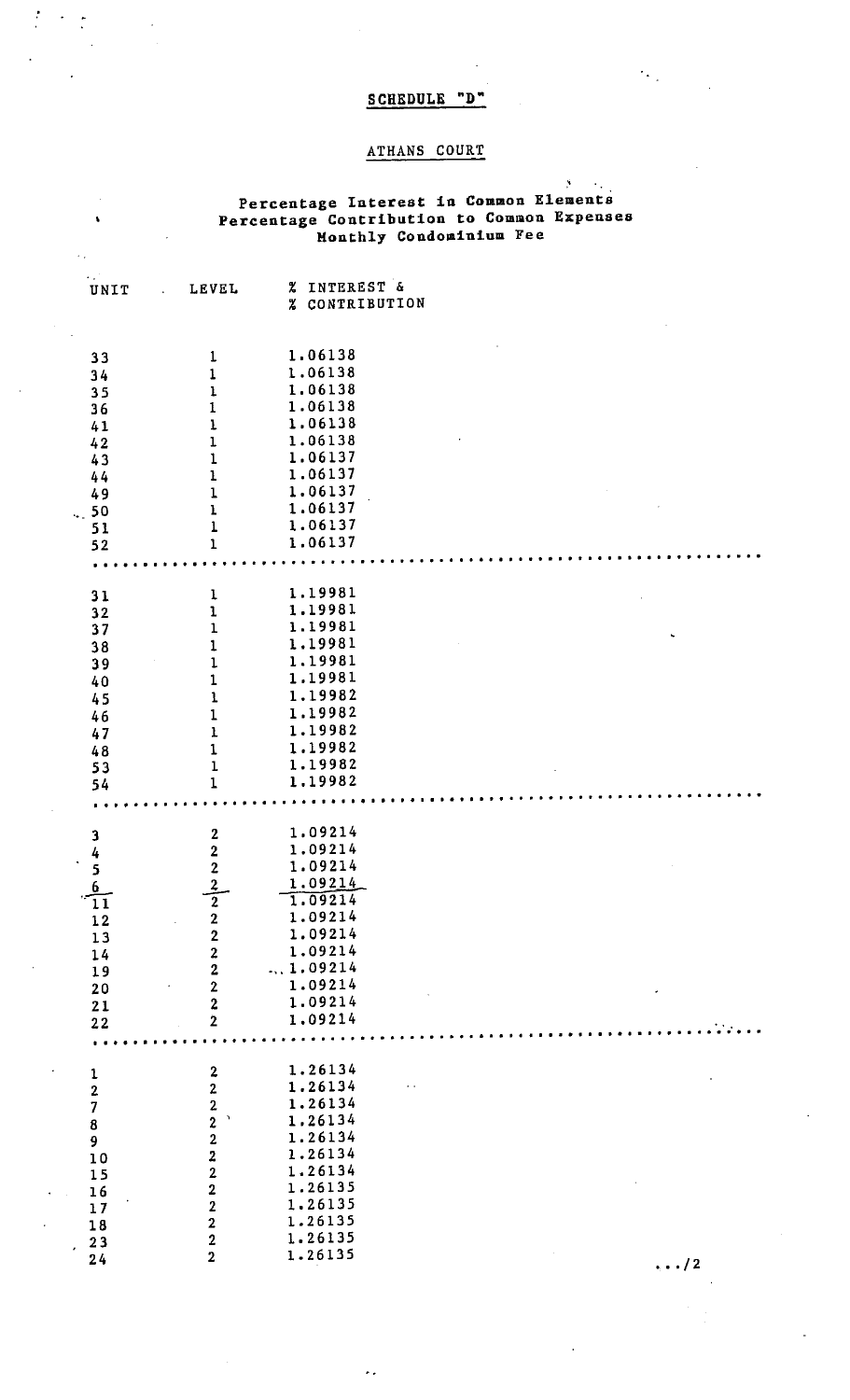# SCHEDULE "D" (continued)

 $\mathcal{L}^{\mathcal{L}}$ 

 $\ddot{\phantom{a}}$ 

 $\ddot{\phantom{a}}$ 

# Page 2,

 $\ddotsc$ 

 $\tilde{G}_{\rm{eff}}$ 

 $\mathcal{A}^{\pm}$ 

# ATHANS COURT

# **Percentage** Interest **in Common Elements Percentage Contribution to Common Expenses Monthly Condominium** Fee

| UNIT                    | LEVEL<br>$\sim 10^{-11}$             | INTEREST &<br>z.<br>CONTRIBUTION<br>$\boldsymbol{z}$ |
|-------------------------|--------------------------------------|------------------------------------------------------|
|                         |                                      |                                                      |
| $\boldsymbol{2}$        | $\mathbf 1$                          | 1.44593                                              |
| 5                       | $\mathbf 1$                          | 1.44593                                              |
| 8                       | $\mathbf{1}$                         | 1.44593                                              |
| 11                      | $\mathbf{1}$<br>$\ddot{\phantom{a}}$ | 1.44593                                              |
| 12                      | $\mathbf 1$                          | 1.44593                                              |
| 15<br>l,                | $\mathbf 1$                          | 1.44593                                              |
| 18                      | $\mathbf{1}$                         | 1.44593                                              |
| 19                      | $\mathbf{1}$                         | 1.44593                                              |
| 22                      | $\mathbf{I}$                         | 1.44593                                              |
| $-25$                   | $\mathbf 1$                          | 1.44593                                              |
| 26                      | $\mathbf 1$                          | 1.44594                                              |
| 29                      | $\mathbf{1}$                         | 1.44594                                              |
|                         |                                      |                                                      |
| 1                       | 1                                    | 1.51515                                              |
| 3                       | $\mathbf 1$                          | 1.51515                                              |
| 4                       | $\mathbf 1$                          | 1.51515                                              |
| 6                       | $\mathbf{1}$                         | 1.51515                                              |
| $\overline{\mathbf{z}}$ | $\bf{l}$                             | 1.51515                                              |
| 9                       | $\mathbf{I}$                         | 1.51515                                              |
| 10                      | $\mathbf{1}$                         | 1.51515                                              |
| 13                      | $\mathbf{1}$                         | 1.51515                                              |
| 14                      | $\mathbf{1}$                         | 1.51515                                              |
| 16                      | $\mathbf 1$                          | 1.51515                                              |
| 17                      | $\mathbf{1}$                         | 1.51515                                              |
| 20                      | $\mathbf{1}$                         | 1.51515                                              |
| 21                      | $\mathbf{I}$                         | 1.51515                                              |
| 23                      | $\mathbf{1}$                         | 1.51515                                              |
| 24                      | $\mathbf{1}$                         | 1.51515                                              |
| 27                      | $\mathbf{1}$                         | 1.51516                                              |
| 28                      | $\mathbf 1$                          | 1.51516                                              |
| 30                      | $\mathbf 1$                          | 1.51516                                              |
|                         |                                      |                                                      |

 $\omega$   $\lambda$ 

 $\ddot{\phantom{1}}$ 

 $\ddot{\phantom{0}}$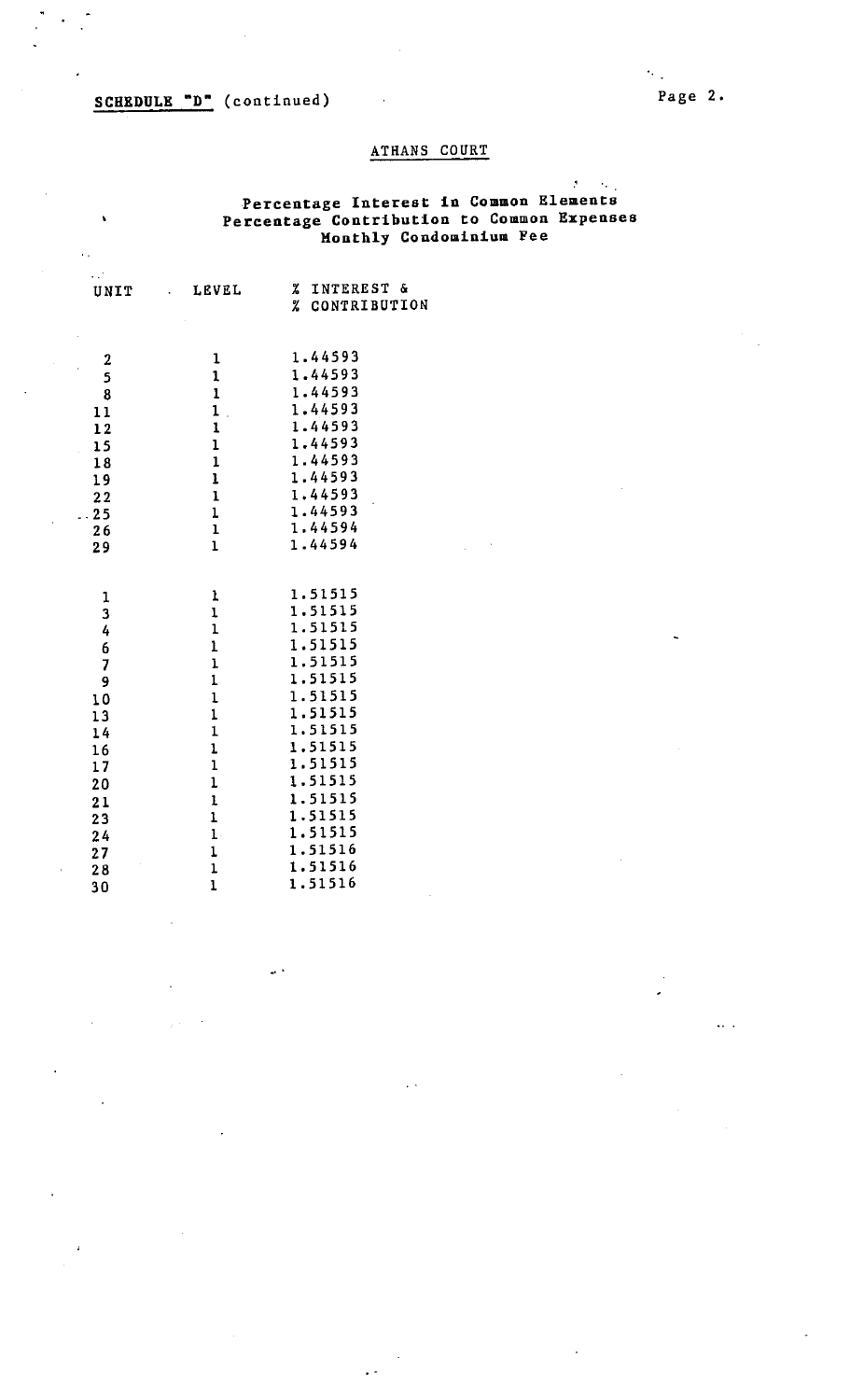# SCHEDULE "E"

### COHHON EXPENSES

Common Expenses, without limiting the definition ascribed thereto by the Act, shall include the following:

- (a) All expenses of the Corporation incurred by it or the Board in the performance of the objects and duties of the Corporation whether such objects or duties are imposed under the provisions of the Act or of this Declaration or performed pursuant to any by-law of the Corporation;
- (b) All sums of money levied or charged to the Corporation on account of any and all public and private suppliers of insurance coverage, taxes, utilities and services including, without limiting the generality of the including, without limiting t<br>foregoing, levies or charges for:
	- garbage collection;

 $\sim$   $\sim$   $\sim$ 

- insurance premiums;
- **water** and sewage, unless separately metered for each unit;
- electricity, unless separately metered for each unit;
- maintenance materials, tools and supplies;
- snow removal and landscaping;
- realty taxes (including local improvement charges) levied against the entire property until such time as such realty taxes are levied against each unit;
- (c) Remuneration payable by the Corporation to any management firms or employees deemed necessary for the proper operation and maintenance of the property;
- (d) The cost of maintaining fidelity bonds as provided in the by-laws;
- (e) All sums of money paid or payable by the Corporation to or for the benefit of any and all persons, firms or corporations engaged or retained by the Corporation, the Board, its duly authorized agents, servants and employees for the purpose of performing any or all of the duties of the Corporation, including without limitation legal, engineering, accounting, expert appraisal, advisory, maintenance, managerial and secretarial services;
- (f) The cost of furnishings and equipment for use in and about the common elements including the repair, maintenance, operation or replacement thereof;
- (g) All sums of money paid or payable by pursuant to the provisions of Subsections Section 38 of the Act, as amended; the Corporation  $(4)$  and  $(5)$  of
- (h) The cost of borrowing money for the purpose of carrying out the objects and duties of the Corporation;
- (1) The cost of insurance appraisals;
- (j) The fees of the Insurance Trustee.
- (k) The cost of maintenance, repair and operation of the common elements.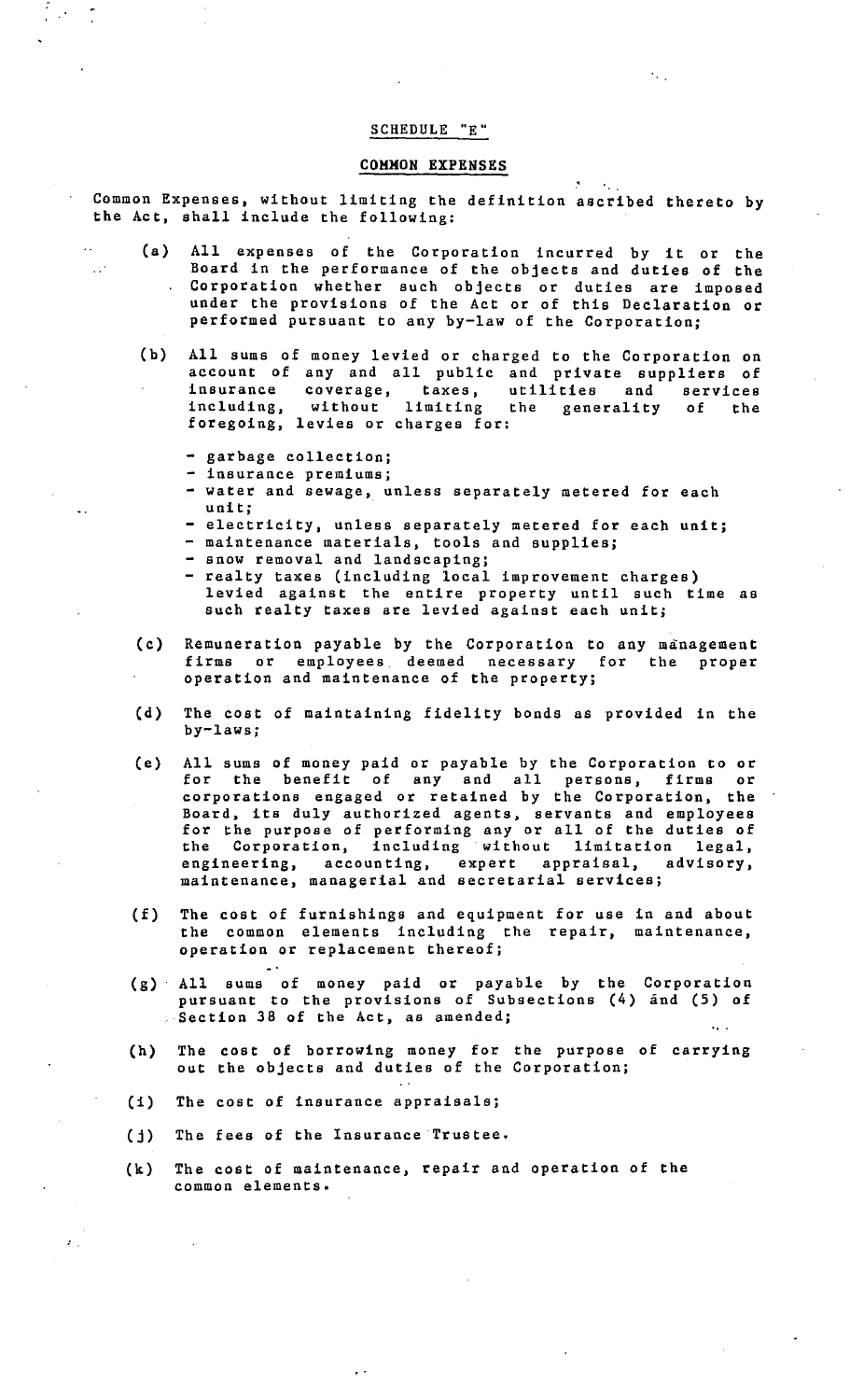# **EXCLUSIVE USE OF PARTS OF COMMON ELEMENTS**

The owners of Units l to 30, Level 1, inclusive, shall have the exclusive use, subject to the provisions of the Declaration, the By-laws of the Corporation and the Rules and Regulations passed pursuant· thereto of the driveway adjoining the dwelling unit and designated in the description containing the same as the number of such unit with the letter "D" following such number, all as shown on Part 1, Sheet 3, of the Description filed concurrently herewith,

## **Exclusive Use Patio**

The owners of Units 31 to 54, Level 1, inclusive, shall have the exclusive use subject to the provisions of the Declaration, the By-laws of the Corporation and the Rules and Regulations passed pursuant thereto of a yard or patio area adjoining the dwelling unit being numerically designated and with the letter "R" following such number, all as illustrated on Part I, Sheet 3 of the Description and as allocated on Page 2.

## **Exclusive Use Balconies**

The owners of Units 31 to 54, Level 1, and Units l to 24, Level 2, inclusive, which have sole and direct access to any balcony adjoining such units shall have the exclusive use thereto subject to the provisions of the Declaration, the By-laws of the Corporation and the Rules and Regulations passed pursuant thereto,

## **Exclusive Use Parking**

The owners of Units 31 to 54, Level 1, and Units l to 24, Level 2, inclusive, shall have the exclusive use subject to the provisions of the Declaration, the By-laws of the Corporation and the Rules and Regulations passed pursuant thereto of a parking space as illustrated on Part 1, Sheet 3 of the Description and as allocated on Page 2,

 $\cdots$  /2